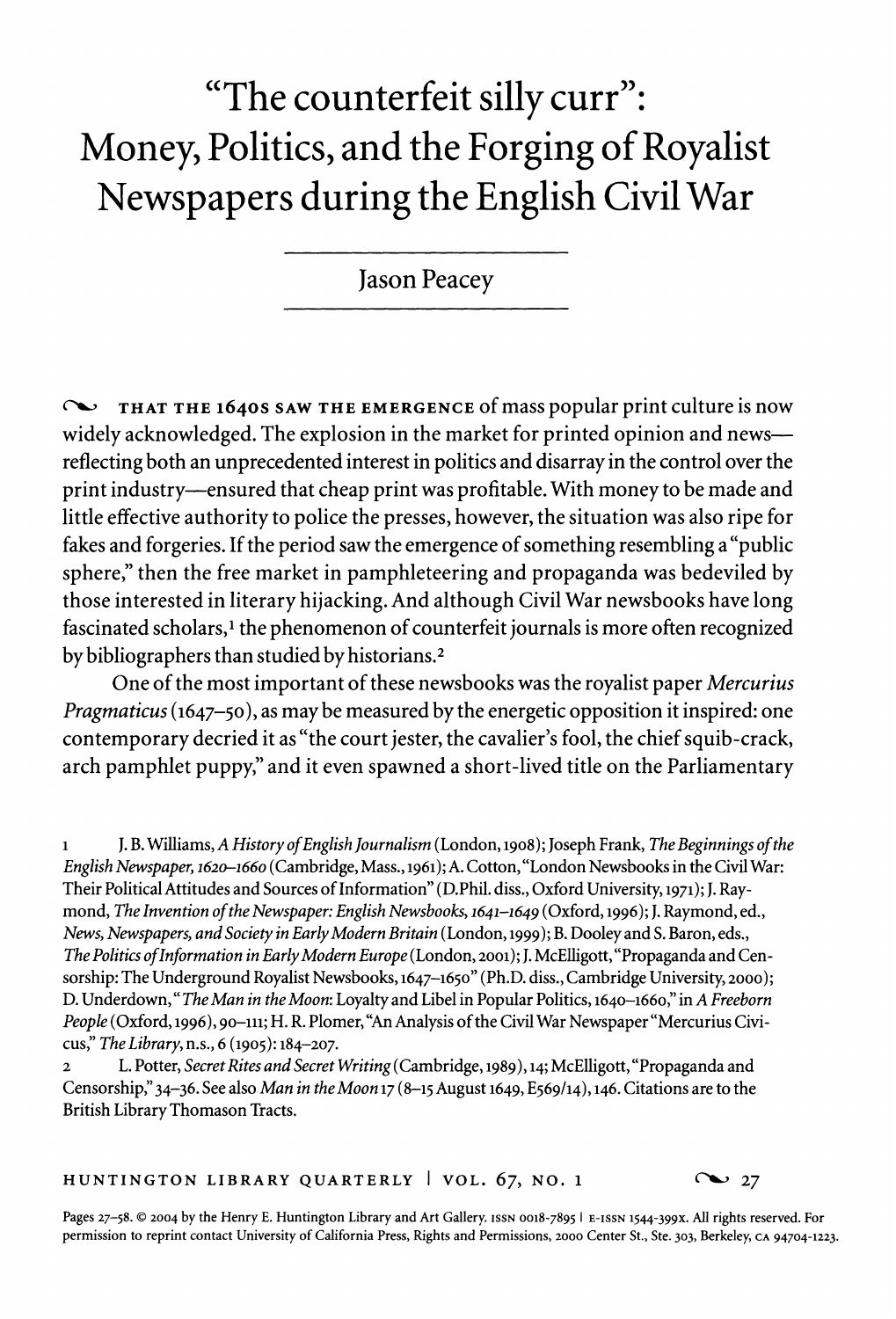**side.3 Pragmaticus has been scrutinized by those fascinated by the man most commonly recognized to be its author, Marchamont Nedham, and by those for whom its pages provide a trove of historical evidence,4 but many have confused Nedham's work with issues produced by interlopers. While some are guided by an instinctive feel for Nedham's style, most are too quick to identify Pragmaticus and other similarly titled pamphlets with Nedham.5** 

**Considering visual, textual, and contextual evidence, as well as literary style and substantive content, I develop in this article methods for distinguishing rivals of Pragmaticus and explaining their agendas. Pragmaticus existed in no less than seventeen incarnations lasting between one and sixty-six issues, and at any one moment there could be as many as three rivals vying for readers' attention.6 Some were certainly intended to make money, but others, as I argue below, were much more than inferior mimics by men who sought to steal regular readers of a popular and lucrative paper. Increasingly, rival incarnations were sophisticated productions by leading journalists-some apparently**  involved in *Pragmaticus* at its inception and retaining a proprietary interest in it—that **were also occasioned by profound factional divisions within royalist ranks.7 Ultimately, the convoluted history of Pragmaticus illustrates how rival groups at the court of Charles I sought to use popular print in order to propound rival versions of royalism at a crucial juncture in the 164os.** 

ф

**To establish the identity and chronology of the various incarnations of Pragmaticus it is first necessary to examine bibliographical and visual evidence. Interlopers motivated by** 

**3 Mercurius Anti-Mercurius (1648, E438/11), sig. A2; Mercurius Anti-Pragmaticus.** 

**4 B. Worden, "Wit in a Roundhead: The Dilemma of Marchamont Nedham," in S. D. Amussen and M. A. Kishlansky, eds., Political Culture and Cultural Politics in Early Modern England (Manchester, 1995),**  301-37; J. Frank, Cromwell's Press Agent: A Critical Biography of Marchamont Nedham (Lanham, Md., 1980), **46-65; D. Underdown, Pride's Purge (Oxford, 1971), passim; J. S. A. Adamson, "The English Nobility and the**  Projected Settlement of 1647," Historical Journal 30 (1987): 590, 592, 597, 601, 602.

**5 Underdown, Freeborn People, 96; Williams, History, 93, 111; Frank, Beginnings, 139,162,193; McElligott, "Propaganda and Censorship," 61, 11; Underdown, Pride's Purge, 93,103,114-15, 118,150,165; B. Worden, The Rump Parliament, 1648-1653 (Cambridge, 1974), 34, 38-39, 59,68,81; S. Kelsey,"The Foundation of the Council of State" in Chris R. Kyle and Jason Peacey, eds., Parliament at Work: Parliamentary Committees, Political Power, and PublicAccess in Early Modern England (Woodbridge, England, 2002), 136; D. Norbrook, Writing the English Republic (Cambridge, 2000), 174-75.** 

**6 See the appendix to this article.** 

**7 G. Watson, I. R. Willison, and J. D. Pickles, New Cambridge Bibliography of English Literature, 5 vols.**  (Cambridge, 1974-77), 1:2102, 2105, 2106; R. S. Crane and F. B. Kaye, A Census of British Newspapers and **Periodicals, 162o-1800 (London, 1927), nos. 515,518,518a; Frank, PressAgent, 46; Frank, Beginnings, 139; C. Nelson and M. Seccombe, British Newspapers and Periodicals, 1641-1700 (New York, 1987); Williams, History, 83; McElligott, "Propaganda and Censorship," appendix.**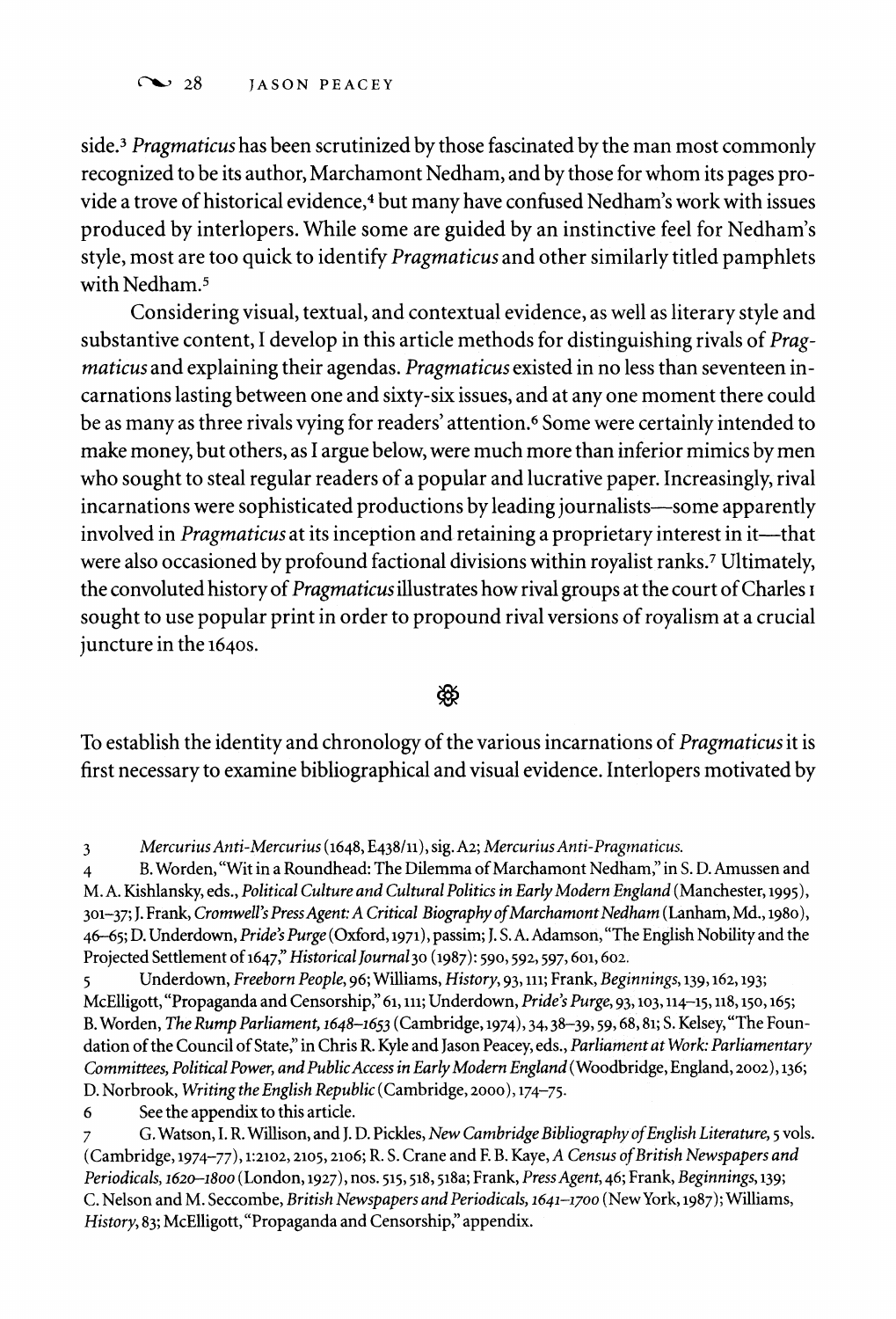**money would have needed to convince readers of their authenticity by mimicking their rival's appearance. For Pragmaticus this meant copying the layout of the opening page, with its title, subtitle, date, and issue number, as well as the opening poem and the news coverage that began on the first page. Moreover, it meant mimicking the numbering system, for both issues and pages, and the day and date of appearance. The diction, spelling, typography, and layout had to be imitated throughout. Although the threshold for deception is difficult to establish, an analysis of visual elements sheds light on the motives of the publishers and editors. In the following discussion, I refer to versions 1 through 17 in chronological order of first appearance. For a complete list of titles and dates of publication, see the appendix to this article.** 

**While superficially competent, most of the mimics appear to have suffered from production setbacks. Some were evidently typeset and printed on the cheap (versions 11, 12,15,16). One newcomer included a generic title page (version 3), while others failed to copy the precise spelling of titles, the fonts employed, and the appropriate numbering of issues. Some incarnations were unnumbered (versions 11-12), one adopted an erroneous number (version 7), and another made no attempt to imitate its rival apart from the title (version 17), even redesigning the opening page. At least two editors advertised themselves as covering slightly different dates from the expected ones (versions 12,17). The version that emerged in August 1648 ran to a mere eight pages (version 6) rather than the twelve that the original now occupied (version i), although in the weeks after version 6 appeared, yet another interloper successfully copied the longer format.8 More revealing, perhaps, was the tendency for newcomers to deploy inconsistent printers' signatures,9 although certain mountebanks made no attempt to use such signatures to convince readers of their longevity (versions 11,12,17). Imposters, in other words, do not appear to have been too careful about mimicking their rivals.** 

**But neither were some longer-running versions of Pragmaticus entirely consistent in these ways, as fonts, spelling, and numbering styles changed frequently, reflecting not imposture but perhaps the use of different printers, or discretion on the part of stationers. Inconsistencies in issue numbers, meanwhile, could emerge as particular newsbooks missed editions, and even the original Pragmaticus may have confused readers by opting to restart its numbering system after the first twenty-eight issues.10 It was the** 

**10 See the appendix to this article.** 

**<sup>8</sup> The first twelve-page issue was no. 18 and the last was no. 32-33: [Mercurius] Prag[ maticus]. 1.46; Prag. 1.60.** 

**<sup>9</sup> Although the publishers recognized that imitating their rivals meant using the appropriate printing signatures, they sometimes included an "A" signature by mistake, betraying their novelty. In the newsbooks, signatures were to run A-A4 for the first issue, B-B4 for the second, and so on. Prag. 2.1, sigs. B, B2,A3, B4; Prag. 5.1, sigs. G, G2,A3, [G4]; Prag. 6.1, sigs. T, [T2],A3; Prag. 7.1, sigs. F,A2, F3, [F4], G, G2; Prag. 8.1, sigs. Ddd, [Ddd2], B3.**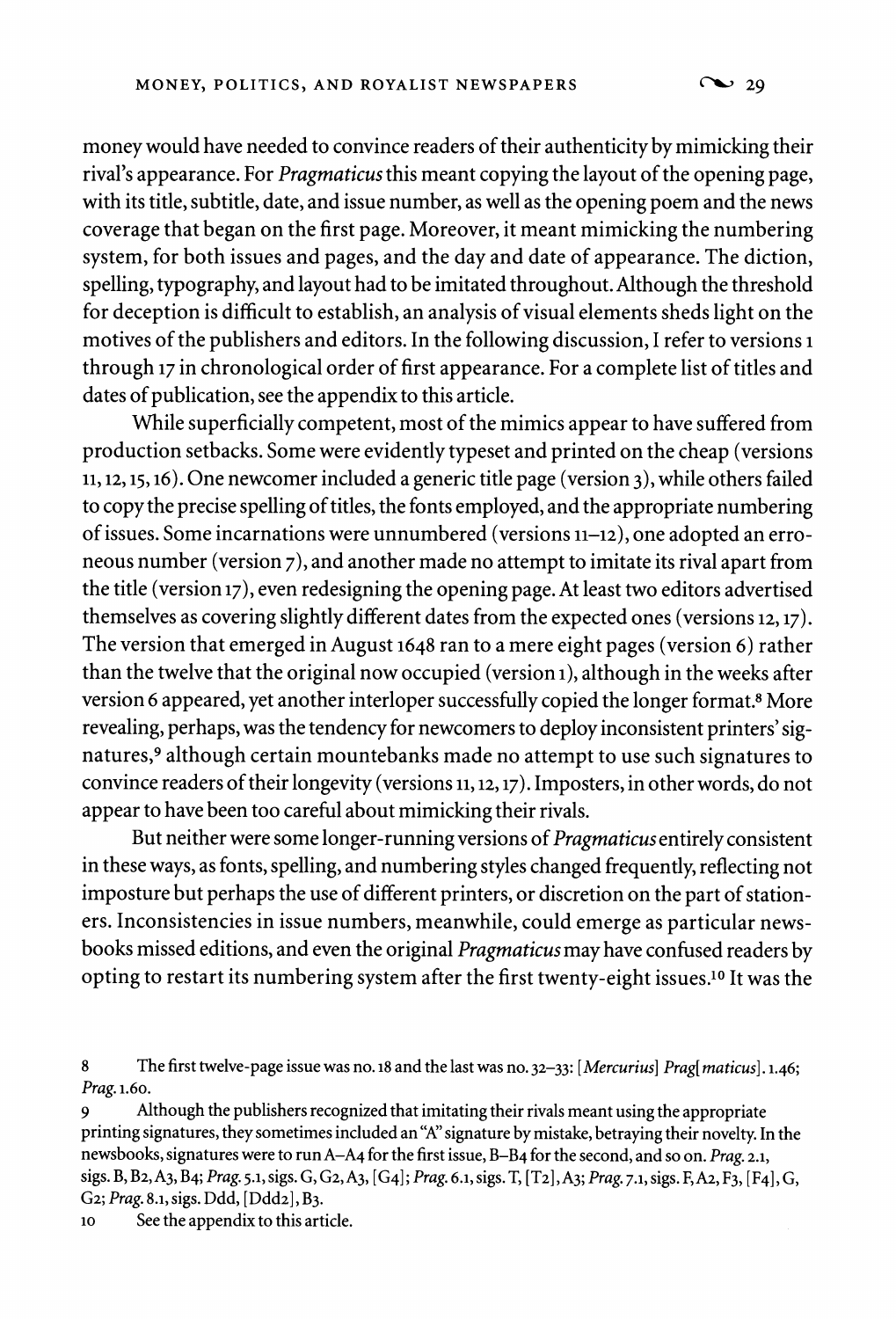**established version, furthermore, that experimented with a twelve-page edition in July 1648, and six months later redesigned its front page.1' In January 1949, it was the interloper that looked more like the usual Pragmaticus, which must have given readers pause as they perused the bookstalls.12** 

**Finally, irregularities cannot be correlated with survival. Misnumbered issues and ill-sorted signatures characterized some versions that continued in one guise or another until May 1650 (versions 10 and 14). One "interloper" seemed in fact to distinguish itself deliberately in April 1649, giving his paper a new title, Mercurius Pragmaticus (For King Charles II), and a new numbering system (version 13).13 This one was in fact edited by Nedham himself rather than by a "mere" counterfeiter, and its visual style soon provided the model for other editors.14 Although one of these was in turn plagued by erroneous signatures, it subsequently assumed the position of authority (version 14).15** 

**Visual clues, therefore, may have offered readers little help in distinguishing between rivals, although the cumulative effect of stylistic differences may have raised suspicions about some versions. Visual inconsistency does not distinguish deliberate innovation from ineptitude. There is therefore no reason to assume that formal imitation was intended to fool customers for financial gain; and it appears that at least some newcomers were primarily interested in something other than money.** 

# י®

**Testing this conclusion requires greater understanding of the paper's various incarnations and analysis of the rhetoric of authenticity, forgery, and counterfeiting that surrounded new versions. Although authorial boasts and accusations are as problematic as they are prevalent, examining the ways in which editors encountered and interacted with rivals yields revealing evidence about editorial motivation.** 

**Preempting the appearance of a rival in November 1647, the editor of Pragmaticus warned readers about the imposter, and when the it disappeared after only one issue he launched a blistering attack upon the "silly pamphleteer" who** 

14 The editor of version 10 probably altered his style, leading to version 14, and subsequent interlopers **followed suit (versions 15-17).** 

**15 In the second issue, the signatures started from "E" to be in line with the fifth issue of Nedham's**  paper, but the sign of the continuity between this and version 10 was the existence of signature Ttt2, the printer apparently forgetting momentarily that his title had changed. Issue 53 of version 10 (for the week **1-8 May) bore signatures Rrr-Rrr4v, and since signature S was not used, because it resembled the number 5, issue 54 would have borne signatures Ttt-Ttt4v; Prag. 10.11; Prag. 14.2, sigs. E, Ttt2, E3.** 

**<sup>11</sup> Prag. 1.66.** 

**<sup>12</sup>Prag. 9.1; Frank, Beginnings, 193.** 

**<sup>13</sup> Frank, Beginnings, 194; Worden, "Wit," 324; Prag. 13.1.**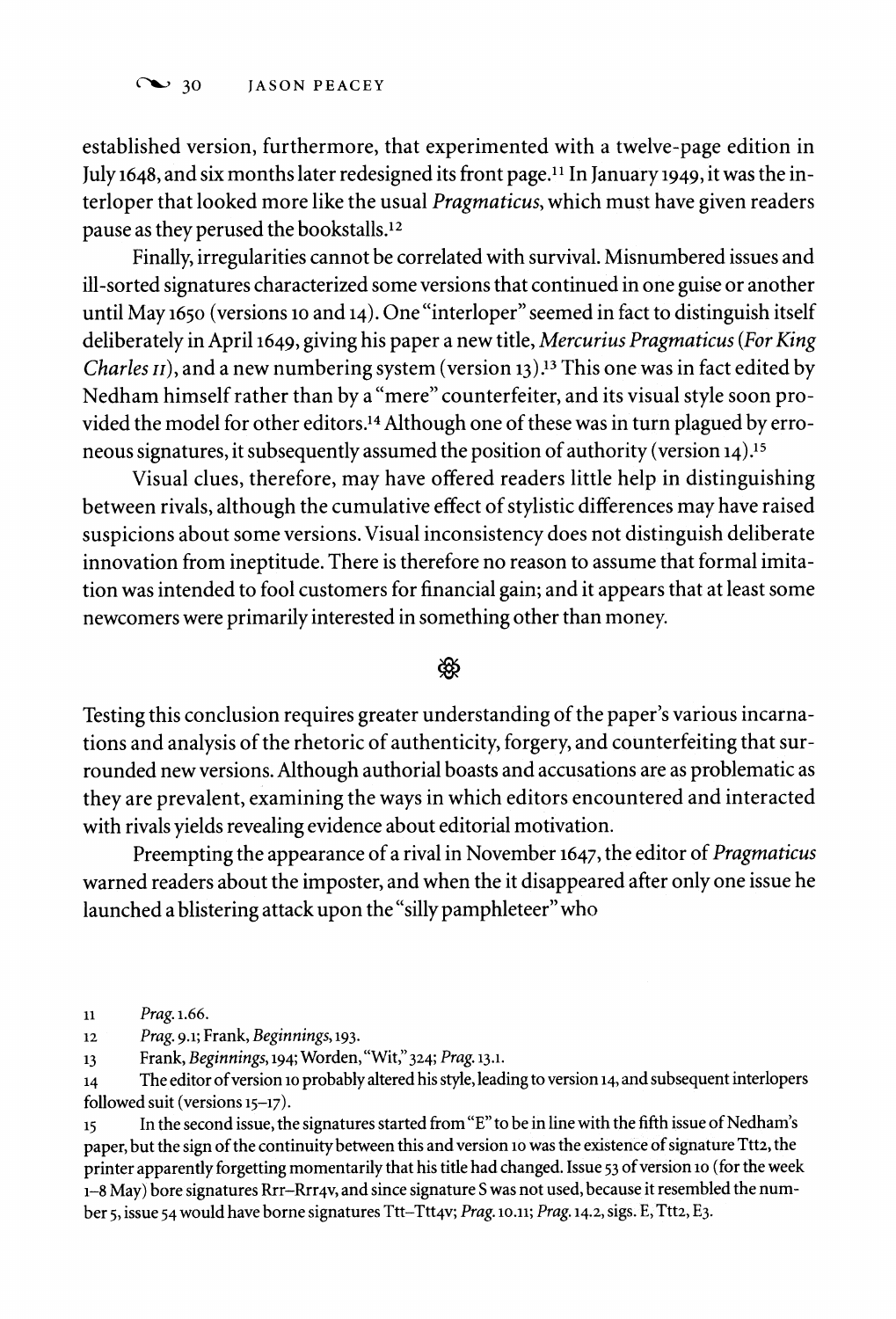$\infty$  31

**boasts himself to be Pragmaticus, and dresses himself in the same garb, according to his weak endeavour, but comes far short, either of an ape or monkey, in the art of imitation.... if I have any more of his doings, out come their names, and so I shall deliver them into the hands of the tormentors at Westminster.16** 

**On other occasions readers were given no such warning, but most editors attacked imposters soon after their emergence. In January 1648, readers were told that "there's a counterfeit piece of nonsense walk't abroad last week with my name on it," while in May they were implored to "kick away the counterfeit silly curr, which goes about barking in my name, and let me have elbow room to swing the members, and set them packing."17 Sometimes, editors only responded after an interloper had appeared in consecutive weeks. In December this same editor exclaimed: "what, another three-half-penny counterfeit? Once a quarter it is my luck to be troubled with one vermine or other, that usurp my name and title-page to face out his nonsense for a week or two, and then he vanishes."'8 Complaining of the emergence of a rival in May 1649, another editor claimed, "it hath still been my fortune to be troubled once a quarter at least with one piece of nonsensical ribaldry or other out-faced with my title, pretending to be Pragmaticus."19** 

**Such claims of authenticity and allegations of forgery were rarely straightforward, however. Interloping editors might stress that they were legitimate and that their paper dated from September 1647, when Pragmaticus began.20 One new arrival bemoaned the appearance of two competitors, saying that while it was "no wonder imposters are impudent in this brazen age," yet it was "strange a man should be quite blank baffled out of his Christian name." The editor wondered whether it was possible "for one brain pan to hold three inventions and not crak? I had thought I had really felt, heard and understood my self to be a substantive, till two pronoun adjectives the last week leand upon my title."21 Another newcomer asked whether readers thought that "old Prag. had been struck dumb as a dung cart."22 During the war of words between two rivals in August 1648, both editors were accused of being fraudulent. Nedham, the established editor, told readers that "there was a counterfeit Prag. abroad last week and I am informed will be this week," and insisted on his own authenticity by saying that it was "almost twelve months** 

**18 Prag. 1.65, sig. Eee. See also: Prag. 14.21, sig. Aa.** 

**<sup>20</sup>Prag. 3.2, sig. K; Prag. 9.3, sig. Hhhv.** 

**<sup>16</sup> Prag. 1.9, sig. I4v; Prag. 1.12, sigs. M-Mv. Spellings in quotations from the newsbooks have been modernized for clarity.**<br> **17** *Prag.* 1.19, sigs. T-Tv;

**<sup>17</sup> Prag. 1.19, sigs. T-Tv; Prag. 1.36, sig. H.** 

**<sup>19</sup> Prag. lo.1o, sigs. Qqq-Qqqv.** 

**<sup>21</sup>Prag. 12.1, sigs. A-Av.** 

**<sup>22</sup>Prag. 15.1, sig. M.**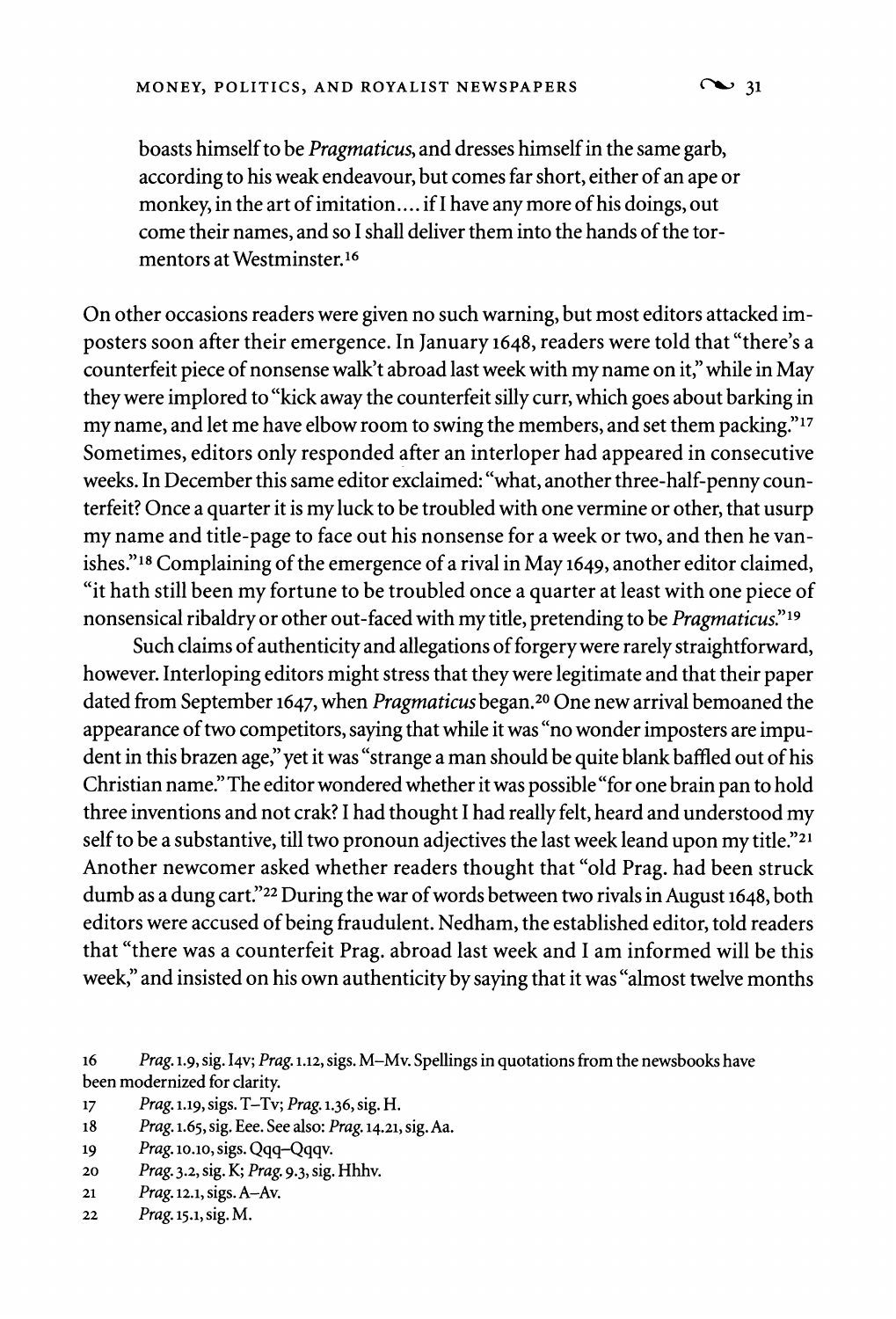**since I first set pen to paper."23 His new rival claimed to be "written by the first and true author of this mercury."24 This provoked Nedham to attack the "impudent preface" of a "counterfeit rascall" and to plead with readers to "kick him aside if he peep abroad again."25 The newcomer again insisted that he was "the first and true author of this mercury," and the war of words continued.26** 

**New editors who admitted their novelty typically professed a long-standing connection with the paper, and with earlier incarnations. Some claimed to have been "routed" by "Parliament beagles."27 Others claimed to have been preoccupied by other matters, employed on the king's business, or usurped by rival royalists.28 Authors could identify themselves with specific past incarnations of the paper by means of subtle references to material previously published,29 and they sometimes made claims to the authorship of particular editions.30 Perhaps most interesting are the comments revealing the depth of animosity between writers who were nominally fighting for the same cause. In February 1649, therefore, one author berated his rival as "a railing buffleheaded calf of the Essex breed that hath counterfeited my name."31** 

**Readers of Pragmaticus were confronted, then, by a series of claims and counterclaims regarding the authenticity of different versions. These readers had probably begun to treat such statements with extreme caution, and some claims were probably intended to cover the paper trails of counterfeiters. Other claims to authenticity were clearly genuine, and yet others, while initially false, introduced durable runs. Furthermore, the claims of those who professed to have been connected with Pragmaticus itself sometimes proved to have substance. These sorts of statements, revealing tensions within royalist ranks, might be considered as too damaging to have been anything other than true.** 

- **23 Prag. 1.48, sigs. Y, X2v.**
- **24 Prag.6.2,sig.Y.**
- **25 Prag. 1.49, sig. Aa.**
- **26 Prag. 6.3, sigs. Z-Zv; Prag. 1.50, sig. Cc; Prag. 6.4, sigs. A-Av.**
- **27 Prag. lo.1, sig. Gggv.**
- **28 Prag. 11.1, sigs. A-Av; Prag. 6.2, sig. Y; Prag. 17.1, sigs. A-Av.**
- **29 The author of version 14 referred readers to statements made by him in version 10: Prag. 14.1,**
- **sig. Dv; Prag. 10.9, sigs. Pppv-Ppp2v.**

**30 One editor who emerged in April 1649 said that "this is the second part to the same tune" that he**  sought to "crack the lousie pretender that hath liquor'd his noddle this last quarter upon my reputation," **and that "here comes old Prag. himself, new mounted and arm'd with paper squibs." He also told readers to "take notice, the last Prag. of the ist part ended num. 41": Prag. 13.1, sigs. A-Av, A4v.** 

**31 Prag. 10.1, sig. Gggv.**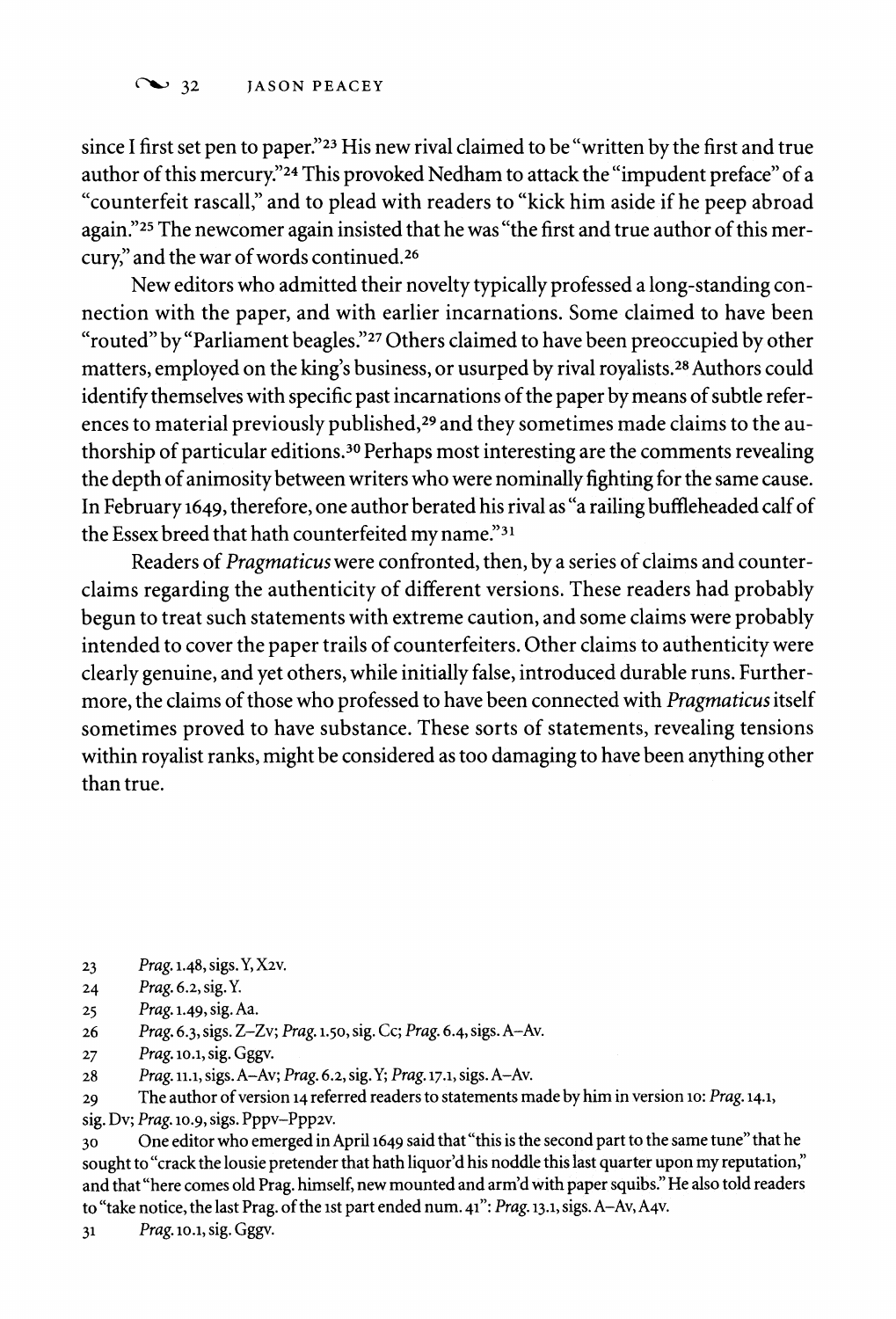</del>

**The incarnations of Pragmaticus can also be distinguished by their linguistic traits and**  substantive content—the quality of the news coverage and the sophistication of the po**litical comment and analysis as well as the prose. This evidence assists not only in distinguishing competing versions of Pragmaticus and establishing their lifespans but also in making editorial attributions. This in turn sheds light on the motivation of the sponsors.** 

**Analysis of Nedham's poetical history, published in 1661 and comprising the verses that opened his issues of Pragmaticus, helps to identify the issues for which he was responsible.32 But the publication is also recognizable through its association with detailed intelligence, especially of parliamentary debates and committee meetings.33 Nedham regularly boasted about his ability to obtain such information, which at times extended to precise numbers of peers attending the Lords.34 Moreover, he typically displayed a sophisticated political understanding, identifying the most powerful grandees, their clients, and the ways in which they manipulated Parliament.35 This was famously mixed with acid humor, which led critics to attribute "more wit than honesty" to Pragmaticus, pronouncing it "the wittiest knave of the whole crew" of royalist journalists.36 This was frequently demonstrable in Nedham's scurrilous gossip and in his well-informed and malicious pen-portraits.37 Nedham fully understood the need to "tickle and charm the more vulgar phantasies, who little regard truths in a grave and serious garb."38 His style was part of his signature. He was also readily identified by his favorite targets, such as his old rival William Prynne; Sir Thomas Wroth, whom he variously described as Edmund Prideaux's "fool" or "monkey"; and Sir Henry, or rather "Sir Whimsey," Mildmay.39** 

- **32 [M. Nedham], A Short History ofthe English Rebellion (London, 1661; in W. Oldys, ed., The Harleian Miscellany, lo vols. [London, 1808-13], 2:521-33). This consists of the poems from the title pages of Prag. 1.1-66.**
- **33 Prag. 1.5, p. 37; Prag. 1.13, sig. N4v; Prag. 1.46, sig. S3v; Prag. 1.47, sig. T3v; Prag. 1.48, sigs.Yv-Y2; Prag. 1.49, sigs. Aav-Aa2,Aa4v; Prag. 1.50, sig. Ccv; Prag. 1.56, sig. Ppv; Prag. 1.57, sig. Rrv; Prag. 1.59, sigs. Yy-Yy2v; Prag. 1.62, sig. Bbb2; Prag. 1.63, sigs. Ccc2-2v.**
- **34 Prag. 1.12, sig. Mv; Prag. 1.14, sig. Ov; Prag. 1.49, sigs. Aa-Aav, Aa4v; Prag. 1.64; Prag. 1.65, Eee2-2v; Prag. 1.66, sig. Fff3v.**
- **35 Prag. 1.6, sigs. F2v, F4v; Prag. 1.19, sigs. T2-T2v; Prag. 1.33, sigs. E-E2; Prag. 1.36, sig. H3; Prag. 1.38, sig. K4v; Prag. 1.40, sig. Mv; Prag. 1.42, sig. 02v, 03; Prag. 1.43, sig. Pv; Prag. 1.44, sig. Q4; Prag. 1.45, sigs. R3-R4; Prag. 1.46, sig. S; Prag. 1.47, sigs. Tv, T2v; Prag. 1.48, sigs. Y3r-v; Prag. 1.51, sig. Eev; Prag. 1.64, sigs. Ddd, Ddd3.**
- **36 Prag. 1.9, sigs. Iv-I2; MercuriusAnti-Mercurius ([London, 4April 1648], E438/11), sig. A2. 37 Prag. 1.39, sigs. Lv-L3; Prag. 1.40, sigs. Mv-M4; Prag. 1.11, sigs. L2, L3; Prag. 1.9, sigs. 14, I4v;**
- **Prag. 1.47, sig. T3.**
- **38 Prag. 1.29, sigs. A-Av. This phrase was echoed in Nedham's later prospectus for Mercurius Politicus: PRO, SP 46/95, fols. 281-2.**
- **39 Prag. 1.7, sig. G2v; Prag. 1.13, sig. N4v; Prag. 1.18, sigs. S2-S2v; Prag. 1.21, sig. X4; Prag. 1.29, sig. A2; Prag. 1.32, sig. D3v; Prag. 1.62, sig. Bbb2; Prag. 1.63, sig. Ccc2v; Prag. 1.64, sig. Ddd2v; Prag. 1.65, sig. Eee3; Prag. 1.25, sig. A4.**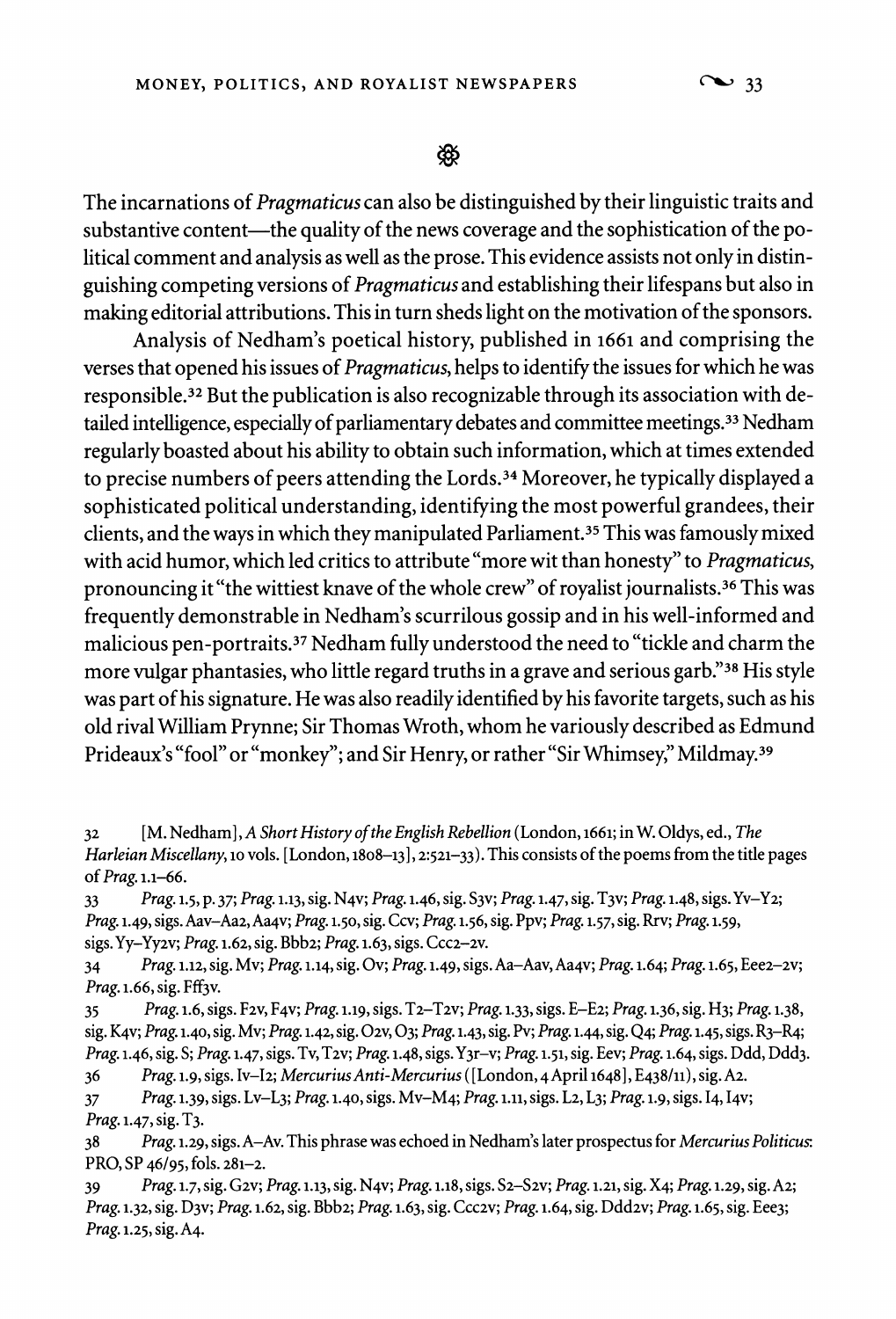# <sup>34</sup> JASON PEACEY

**Nedham's early rivals were stylistically undistinguished, which contributed to their rapid disappearance at the time and makes it easier to identify them now. His first competitor, an uninspiring royalist tirade, lacked both news and style. Nedham's paper was crammed with news, analysis, and comment, including a stinging attack upon leading Parliamentary radicals as well as detailed information about recent events at Westminster and the subtle politics underlying them.40 Clearly it was Nedham's paper that alone survived the following week.41 The next interloper displayed more political knowledge but could not match Nedham's ability to obtain texts of seized correspondence, his profound understanding of machinations at Westminster, or his literary polish. Once again, it is clear that the sophisticated assault upon the Parliamentarian grandees that appeared the following week was Nedham's.42 The rival that emerged in January 1648 offered improved understanding of Westminster politics and of the subtlety of Independent politicians, but Nedham's fascination with William Prynne, along with other stylistic features, marked his version.43 In the following weeks, superior analysis of political events and of the shifting positions of individual grandees once again demonstrates Nedham's staying power.44 The paper that emerged in May 1648 offered yet further sophistication in its analysis of parliamentary politics and of the power of particular grandees, but it could not equal Nedham's insight into the Independents' attempts to placate Presbyterians in the City of London.45 The imposter that appeared in September, meanwhile, was little more than a royalist organ lacking in news, especially about proceedings in Parliament.46** 

**The competitors that emerged during the second half of 1648, however, were far more sophisticated. August's incarnation emulated Nedham's criticism of individuals and offered fascinating evidence of financial corruption and electoral bribery but offered no direct quotation of parliamentary debates and struggled to fill its pages.47 The paper that emerged in December 1648 offered intriguing analysis of the attitude of leading grandees toward the Newport Treaty but, unlike Nedham's, interspersed news and comment with verses.48 Neither new version, moreover, could match the standard of analysis or the verbal virtuosity of Nedham's paper. In addition to his perceptive treatment of political corruption in general, Nedham offered unrivaled coverage of the** 

- **40 Prag. 2.1; Prag. 1.2, sigs. B2v, B3.**
- **41 Prag. 1.3.**
- **42 Prag. 3.2, sigs. K-K4v; Prag. 1.9, sigs. I-I4V; Prag. 1.11, sigs. L-Lv, L3; Prag. 1.12, sig. Mv.**
- **43 Prag. 4.1, sigs. Sv, S2; Prag. 1.18, sigs. S2-S2v.**
- **44 Prag. 1.19, sigs. T2-T2v.**
- **45 Prag. 5.1, sig. Gv; Prag. 1.35, sig. Gv.**

**47 Prag. 6.2, sigs.Y3v-Y4, Z; Prag. 6.3, sigs. Z3v-Z4; Prag. 6.4, sigs. A4-A4v, B2v. For Nedham's analysis of debates: Prag. 1.48, sigs. Yv-Y2,Y3-Y3v, X2v; Prag. 1.49, sigs. Aav-Aa2.** 

**48 Prag. 8.1, sigs. Dddv-Ddd2v.** 

**<sup>46</sup> Prag. 7.1.**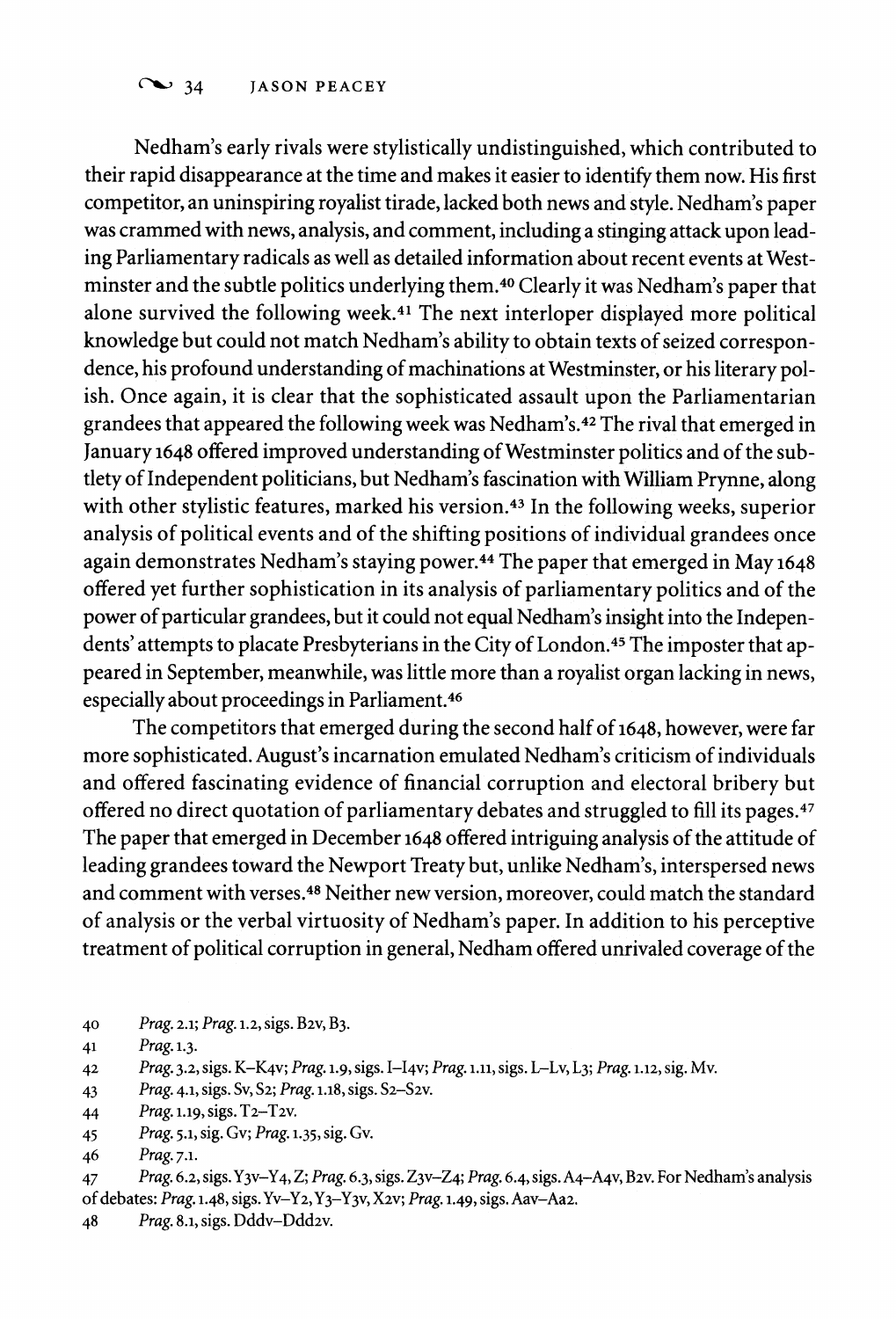**politics of Pride's Purge.49 He also developed uniquely withering terms for parliamentary procedures and personalities. He talked of the "hocasses" and "pocasses" of the Derby House Committee, otherwise known as the "pack't committee of jugglers" and the "cabinet of the faction." Indeed, analysis of the role of"packt" committees became a regular feature of Nedham's writing, as did the term STATE-invariably capitalized-to describe what he characterized as the regime at Westminster. "Knack" referred to new ideas and parliamentary orders.50 Nedham's perspicacity betrays him every time and explains his longevity in a field of imitators. It also permits confident attribution of his work and clarification of his position on the issues with which he was associated.51** 

**Superior quality, however, cannot always be correlated with Nedham's triumphs. It did not cause the disappearance in December 1648 of a rival, who was apparently arrested by Parliament,52 nor could it prevent the demise of Nedham's paper in January 1649, when it was replaced by another rival. When these two versions went head to head,**  Nedham offered the usual level of detail from Westminster--- the numbers of peers in attendance, and subtle shifts in their individual positions on the trial of Charles I<sup>53</sup>—while **his competitor filled his pages with poetry rather than news and directed crude tirades at soft targets.54 This glaring contrast between the two papers indicates that it was Nedham's rival that survived into January and February, bile and bad rhymes notwithstanding, at a crucial juncture in the fate of the king.55 Other evidence confirms that Nedham was forced into hiding in January 1649, and at that point devoted his attention to private newsletters for royalist grandees.56** 

**Nedham's successor was no mere hack, but probably George Wharton, an established royalist author. One edition of the new Pragmaticus was identical to an issue of Mercurius Elencticus, the paper with which Wharton was associated, and the disappearance of this incarnation of Pragmaticus coincided with Wharton's arrest in early** 

**49 Prag. 1.52, sig. Gg2v; Prag. 1.65, sigs. Eee3r-v, Eee4.** 

**50 Prag. 1.7, sig. G2v; Prag. 1.33, sig. E2; Prag. 1.37, sig. 14; Prag. 1.42, sig. 02; Prag. 1.45, sigs. R3, R3v; Prag. 1.47, sigs. Tv, T2v; Prag. 1.48, sigs. Y3-Y3v; Prag. 1.51, sigs. Eev, Ee3, Ee4v; Prag. 1.56, sigs. Pp3, Pp4; Prag. 1.57, sigs. Rrv, Ssv; Prag. 1.60, sigs. Zzv, Zz4v; Prag. 1.63, sig. Ccc4.** 

**51 We can also clarify his positions by correlating the brief gaps in Nedham's serial publications with manuscript letters that he sent to leading royalists. These were first issued during Nedham's absence from the press in early December, and he came close to admitting his authorship of the version of the paper then unavailable by noting: "I am so much the larger upon these particulars for your satisfaction in regard no Prag[maticus] will be abroad this week"; Bodl., MS. Clarendon 34, fols. 7v-8v, 12-13v, 17. See**  Jason Peacey, "Marchamont Nedham and the Lawrans Letters," *Bodleian Library Record* 17 (2000): 24–35.<br>52 Perfect Occurrences 108 (18–25 January 1649, E527/11), sig. Ppppp.

**52 Perfect Occurrences 108 (18-25 January 1649, E527/11), sig. Ppppp.** 

**53 Prag. 1.66, sig. Fff3v.** 

**54 Prag. 9.1; Frank, Beginnings, 162.** 

**55 Prag. 9.2; Prag. 9.3; Prag. 9.4; Prag. 9.6; Prag. 9.7.** 

**56 See D. Gardiner, The Oxinden and Peyton Letters (London, 1937),146-49; Bodl., MS. Clarendon 34, fols. 72, 88r-v.**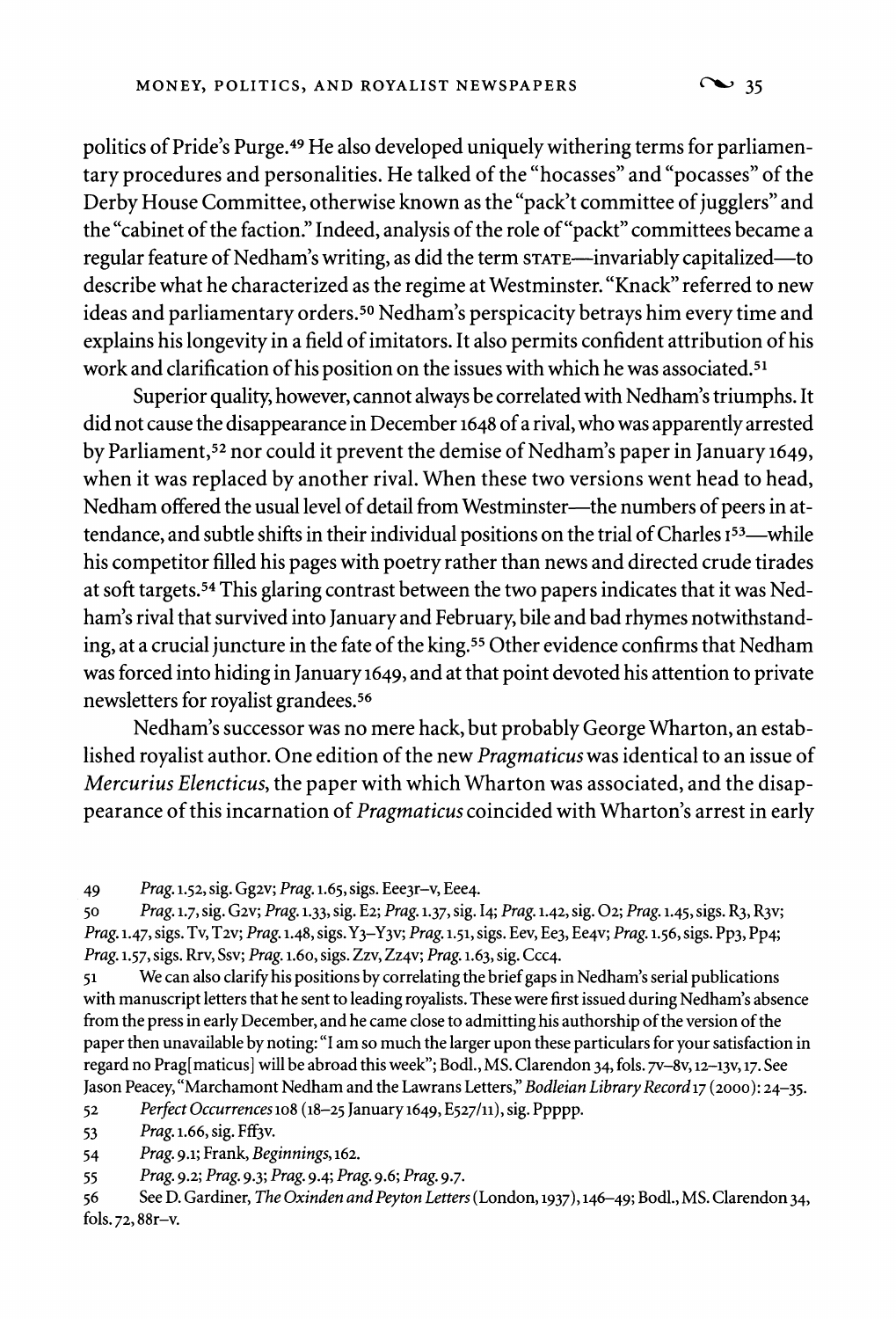### <sup>36</sup> JASON PEACEY

**March 1649.57 Moreover, Wharton began to mimic Nedham's idiosyncratic style, with claims that "all is devoured up by these state-caterpillars," who "play hocus-pocus tricks with the deluded commons."58 This more vivid style was also apparent in the version of Pragmaticus that appeared in late February 1649. This author claimed that his rival could be identified "by his barren wit, and the emptiness of his sheet," and his access to intelligence and his elaborate phraseology reinforce the impression that this publication, whose author claimed recently to have been "routed," was a revival of the incarnation of Pragmaticus that had been forced to close in late December because of the attentions of the Parliamentarian authorities.59 This impersonator was also likely a leading royalist writer, Samuel Sheppard, whose favorite targets, such as Henry Walker, and epithets for the new regime (the "cannibal cut-throats at Westminster") differed noticeably from those of Nedham.60** 

**The stylistic competition of interloping editors did not always produce very impressive results.61 Indeed, Nedham's return to the press in April emphasized the gulf in both intelligence and style that still separated him from other editors.62 Nedham's renewed presence was evident from familiar linguistic traits as well as striking new metaphors. He developed a language to describe the Republican seal, which he likened to "a stamp or print, after the Dutch model of butter boxes."63 Nedham's new incarnation of course attended to the role and power of the Council of State, the "engine" that had become "the stage of Independent tyranny," and that was "made on purpose to wreck tender conscience and liberty, a meer device to gull the commons and cramp the petty toes of the republic in the dark."64 Once again, from early May 1649 Nedham's version65 was distinguishable from its rival, and by more than just its novel title.66** 

**59 Prag. lo.1, sigs. Ggg-Gggv.** 

**60 Ibid.; Prag. 10.4, sig. Kkk3; Prag. 1o.9, sig. Pppv. Frank was sufficiently impressed by its quality to profess that it was part of the "presumably authentic series"; Frank, Beginnings, 193. For Sheppard's role, see H. E. Rollins,"Samuel Sheppard and His Praise of Poets," Studies in Philology 24 (1927): 524-25.** 

**61 One of the short-lived incarnations that appeared in April 1649 was a lackluster effort, sufficiently**  lacking in news and insight that it had to reprint entire letters in order to fill space; *Prag.* 12.1, sig. Av. <br>62 The authorities certainly realized as much, and it was Nedham's reappearance that provoke

**<sup>62</sup>The authorities certainly realized as much, and it was Nedham's reappearance that provoked the regime at Westminster to issue an order, on 26 April 1649, for the arrest of the authors of Pragmaticus; Raymond, Invention, 70; Frank, Beginnings, 194; Calendar ofState Papers Domestic, 1649-50,530. Ten days earlier they had ordered the arrest of Samuel Sheppard; CSPD 1649-50, 529.** 

**63 Prag. 13.1, sig. Azv; Prag. 13.2, sig. B2; Prag. 13.4, sigs. D3, D4; Prag. 13.5, sig. Ev; Prag. 13.7, sigs. G2v-G3, G4v; Prag. 13.8, sigs. H, Hv, H3v, H4; Prag. 13.9, sigs. I, I2v-I3; Prag. 13.10, sigs. Kv, K3, K4; Prag. 13.6, sig. F3. 64 Nedham also mocked the presence on the Council of four peers: "Salisbury the stout, Pembroke the witty, Denbigh the chaste and Mulgrave the pretty"; Prag. 13.1, sig. Av.** 

**65 Prag. 13.3.** 

Prag. 10.11.

**<sup>57</sup> Prag. 9.7 was the same as Mercurius Elencticus 69 (21-28 February 1649, E545/19), as revealed by the editor of the version of Pragmaticusthat succeeded this issue; Prag. lo.l. For Wharton's arrest, see the DNB. 58 Prag. 9.6, sig. L112.**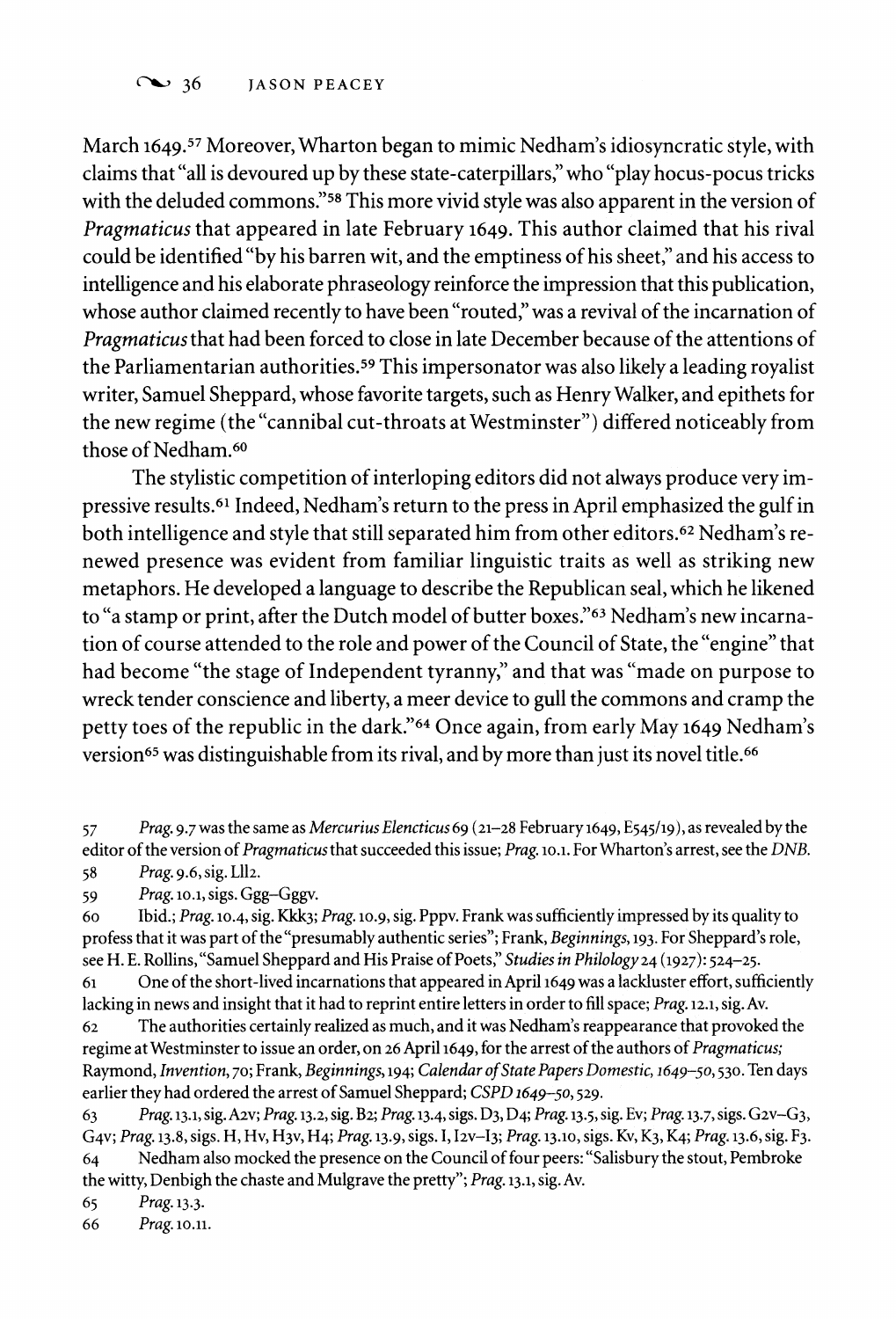**Nedham's return provided a spur to his rival. Sheppard now altered the appearance and name of his version, and also improved the paper's quality enough that the two rivals were easily confused (versions 13 and 14).67 He now wrote with a much more vivid style, not least in expressing his defiance over the "state beagles and bloodhounds." He claimed that these were "set to hunt drie foot after me, and are still hot upon the scent, but their noses fail them." He also claimed to have** 

**several avenues, gaps, salli-ports, private tents to shelter in, whereby I can give rebels the slip, and keep myself secure in, despite of all their Machiavellian necromancers, their armed mermidions and jannisaries who troop up and down like swarms of infernal locusts laying snares for to catch loyalty.68** 

**Sheppard explicitly adopted Nedham's language of"hocus-pocus," from this point no longer useful to distinguish the two versions.69 Both used the term "butter-print" to dismiss the Commonwealth's new great seal,70 and Nedham's rival now wrote of"knacks," which subsequently became his trademark.71 More importantly, he began to imitate Nedham's way with character assassination by pen-portrait.72 In late May 1649, offering details about honorary Oxford degrees, Sheppard highlighted "Sir Dumpling Waller, the fatted calf, Ingoldsby that Tercel of a gentleman, Harrison the pert attorney's clerk, [and] Adjut. Gen. Sedascue the butterbox," as well as "Row the Anabaptist, Okey the tailor, and Hewson the cobbler."73 On this occasion, his account was essentially as astute, and as diverting, as that provided by Nedham.74** 

**These two papers were more easily confused, therefore, than any previous rivals. They can be distinguished by the attentive reader, however, because Sheppard made cross-references to other editions clearly identifiable as his.75 Moreover, stylistic differences remained, and Nedham's rival used the convention of substituting blank spaces** 

**68 Prag. 14.2, sig. Ev.** 

**69 Prag. 14.2, sig. E4. Indeed, the term gradually became a commonplace of royalist literature and was employed by later incarnations of Pragmaticus; Prag. 16.1, sig. 04v.** 

**70 Prag. 13.9, sig. I2v; Prag. 14.4, sig. G4; Prag. 14.6, sig. 13.** 

**71 Prag. 10.11, sig. Rrr3v; Prag. 14.11, sigs. 0-04v; Prag. 14.8, sig. L2v.** 

**<sup>72</sup>For Nedham: Prag. 13.4, sig. D4v; Prag. 13.8, sigs. Hv, H3, H4; Prag. 1.63, sig. Ccc2v; Prag. 1.64, sig. Ddd; Prag. 13.9, sig. Iv.** 

**73 Prag. 14.2, sig. Ev; Prag. 14.3, sig. F2v.** 

**74 Prag. 13.6, sig. F4.** 

**75 In the edition for 5-12 June, therefore, the author asked his readers to "remember I told you that when they had quelled the Levellers you should hear no more of that choosing a new and equal Parliament"; Prag. 14.5, sig. H3v. See Prag. 14.1, sig. D2.** 

**<sup>67</sup> Frank, Beginnings, 194.**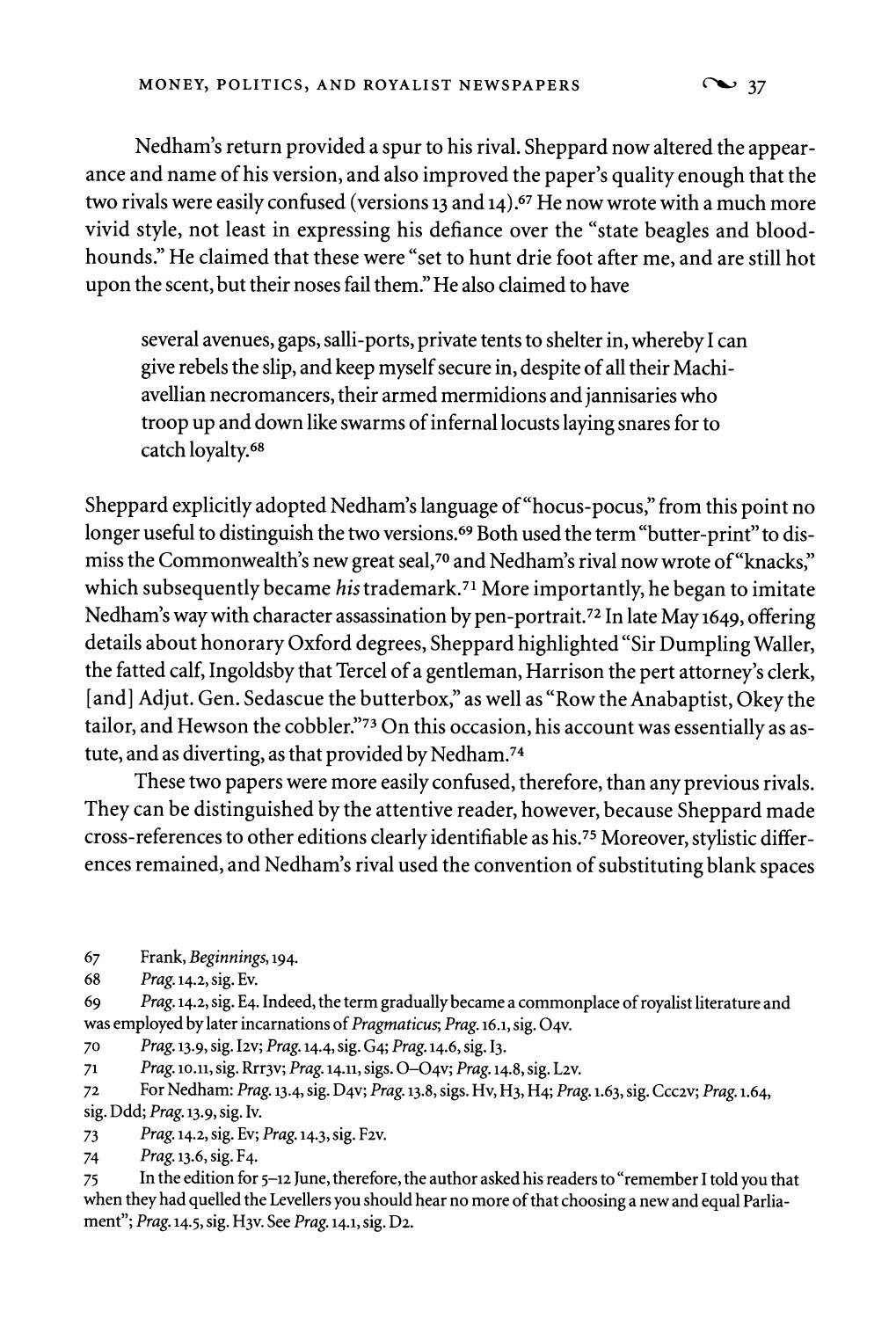### <sup>38</sup> JASON PEACEY

for sensitive words and expletives (as had version 10, which disappeared in early May).<sup>76</sup> **Sheppard also pursued different targets, such as the Parliamentarian journalist Henry Walker.77 More importantly, Nedham continued to display superior sarcasm and wit.78 The two papers can also be distinguished on more substantive grounds, Nedham boasting about his access to Westminster that his eyes could "penetrate the walls of all their committee chambers, and be present at all their clancular meetings."79 He certainly offered the best source of news regarding Commons proceedings.80 Nedham also received reliable and early intelligence about the murder of Isaac Dorislaus at The Hague, offered readers an extended report on Hugh Peter's visit to John Lilburne in the Tower, and obtained impressive information about individual M.P.s such as William Pierrepoint and Henry Darley.81 Nedham's analysis of the Council of State, and his conceit that its members were the "jugglers" to the "supreme puppets" in the House of Commons, compared favorably with his rival's rudimentary attacks upon the "counsell of cut-throats."82 Such differences, moreover, confirm that it was Nedham's paper that ceased with his arrest at the end of June 1649,83 leaving Sheppard with a near monopoly for the following year. It was Sheppard's name that was now linked with Pragmaticus by contemporaries, and his arrest in May 1650 coincided with the paper's final issue.84** 

**Stylistic and qualitative differences also confirm that more than one hand was involved in one of the versions of the paper. As mentioned above, the original Pragmaticus grew to twelve pages in July 1648 and retained that format until mid-November.85 For much of this time the last four pages were written separately and printed by another** 

- **78 Prag. 13.5, sig. Ev.**
- **79 Prag. 13.6, sig. F3v.**
- **80 Prag. 13.4, sig. D3; Prag. 13.8, sig. H2v.**
- **81 Prag. 13.4, sig. D3v; Prag. 13.7, sigs. Gv-G2v; Prag. 13.4, D4v.**
- **82 Prag. 13.4, D3v-4; Prag. 13.9, sig. I2V-I3; Prag. 14.4, sig. G2.**

**83 The Council had ordered his detention for his role on the paper, and although Nedham remained defiant for a week and boasted of his ability to evade capture, the issue of 26 June proved to be a last hurrah. See CSPD 1649-50, 537; Gardiner, ed., Oxinden and Peyton Letters, 160-61; BL, Add. MS. 28003, fol. 205; Perfect Occurrences 129 (15-22 June 1649, E530/44), 1121; A ModestNarrative12 (16-23 June 1649, E561/7), 96;**  The Moderate 50 (19-26 June 1649, E561/19), sig. Dddv; Prag. 13.10, sigs. K-Kv; Worden, "Wit," 325; Subse**quently, on 23 June, John Milton was ordered to examine the papers of Pragmaticus; CSPD 1649-50,204. Nedham petitioned for relief in July 1649 and escaped from prison in August 1649, but did not return to**  journalism until he began to work for the Republic in 1650; PRO, SP 46/95, fol. 151; Great Britaines Paine**full Messenger 1 (9-16 August 1649, E569/18), 6-7.** 

**84 Prag. 14.8, sigs. L, Lv; The Metropolitan Nuncio 3 (6-13 June 1649, E560/3), sig. Av; CSPD 1649-50, 529; CSPD 165, 143. On 13 July 1649 the Council of State passed an order to arrest Francis Heldersham and**  Martha Harrison for printing and publishing *Pragmaticus*, probably Sheppard's edition; CSPD 1649–50, 541.<br>85 As noted above, the first twelve-page issue was no. 18 and the last was no. 32–33: *Prag.* 1.46; *Prag.* 1.60. **85 As noted above, the first twelve-page issue was no. 18 and the last was no. 32-33: Prag. 1.46; Prag. 1.60.** 

**<sup>76</sup> Prag. 14.7, sig. K3; Prag. o10.o, sig. Qqq; Prag. 14.8, sigs. L, Lv.** 

**<sup>77</sup> Prag. 14.9, sig. M4; Prag. 14.11, sig. 03; Prag. 14.16, sig. T4. This author was probably responsible for Merc. Pragmaticus, A Most Pithy Exhortation Delivered in an Eloquent Oration to the Watry Generation ([London, 7 May] 1649, E554/3).**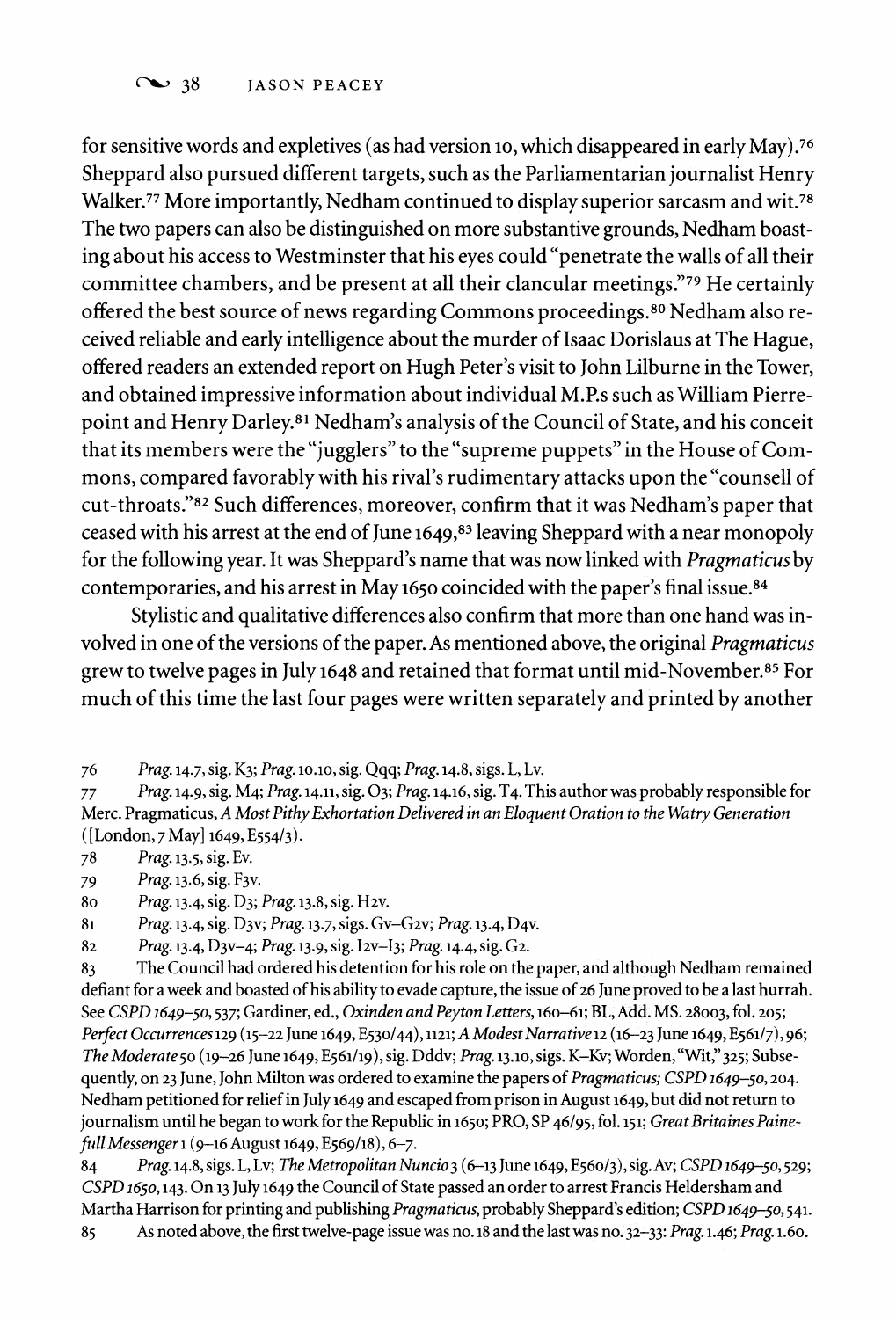**stationer (sometimes on slightly larger paper), and stitched to a part apparently issued solely by Nedham prior to publication.86 At times Nedham's coeditor was evidently responsible for entire issues, which included verses that Nedham would, in 1661, decline to reprint. While these longer issues contained intelligence from Westminster and quotations from the Commons, they also contained astrological material, which Nedham never used, and this may betray Wharton's influence.87 Nedham clearly returned to the paper in early October, when his characteristic locutions of"pocasses,""knacks," and "packt committees" and his discussions of the "states of Derby House" reappeared.88 During this especially convoluted period, the paper disappeared for a week in early November, returning in mid-November with a double edition, once again with Nedham as one of two authors.89 By the third week of November, the paper had returned to its old format of eight pages, with Nedham apparently the sole author.90** 

**Exploring the literary style and substantive content of the many issues of Pragmaticus helps to sort out the apparent confusion of multiple versions and "counterfeit" issues. This analysis in turn points to important aspects of the counterfeiting phenomenon. While some versions were short-lived and of distinctly inferior quality, and can be designated counterfeits, others were of higher quality and proved not just long-lasting but also capable of supplanting their rivals, and ought to be regarded rather as usurpers. Over time it became increasingly difficult to decipher rhetorical claims regarding authenticity and authorship, and to distinguish between rival publications that were imitating one another's appearance, prose style, and substantive content.91 This,** 

**86 Prag. 1.46; Prag. 1.47.** 

**87 Prag. 1.52; Prag. 1.53, Ii2v, Ii3, Ii4v; Prag. 1.54. In 1660, Nedham would omit the poem that opened issue 1.54.** 

**88 Prag. 1.56, sigs. Pp, Pp3, Pp3v, Pp4, Pp4v; Prag. 1.57, sigs. Rrv, Ssv. Although he may not have contributed to issue 30, the following week saw a return to the pattern of two authors (one of them Nedham) and two printers: Prag. 1.58; Prag. 1.59.** 

**89 Prag. 1.60, sigs. Zzv, Zz4v.** 

**90 Prag. 1.61. Nedham was also responsible for a work in reply to Army Remonstrance; Prag. 1.62,**  sigs. Bbbv, Bbb2, Bbb4v; Merc. Pragmaticus, A Plea for the King and Kingdom, By Way of Answer to the Late Remonstrance of the Army ([30 November] 1648, E474/2); Prag. 1.63, sigs. Cccv, Ccc2, Ccc2v, Ccc4. **Dependent**<br>91 Unfortunately, while contemporary readers of *Pragmaticus* can be identified, evidence of read

**91 Unfortunately, while contemporary readers of Pragmaticus can be identified, evidence of readers struggling to identify counterfeits and interlopers is rare. The bookseller George Thomason was able to distinguish between the November 1647 interloper (version 3) and"ye right" Pragmaticus; Prag. 1.9. One journalist noted the appearance of two versions in November 1647 and said: "What? Hath incubus begot a son? All hail Pragmaticus junior, heir apparent to thy father's fopperies, his tipstaffe and drinking dish": Merc. Anti-Pragmaticus 5 (11-18 November 1647, E416/7), sigs. Fr-v. Later, this same author claimed that readers had been fooled by another imposter (version 4), saying that "the poor man is in great perplexity and his brains are almost dropped down into his heels... for you must know that his trade had like to have been spoiled the last week save one, a fellow having laid a plot to undo him, put forth a book in his name, which so tickled the itching fancies of the royal party that they swore it was Prag. his masterpiece, when alas the poor soul had no hand in it": Merc. Anti-Pragmaticus 19 (27 January-3 February 1648, E425/13), 2.**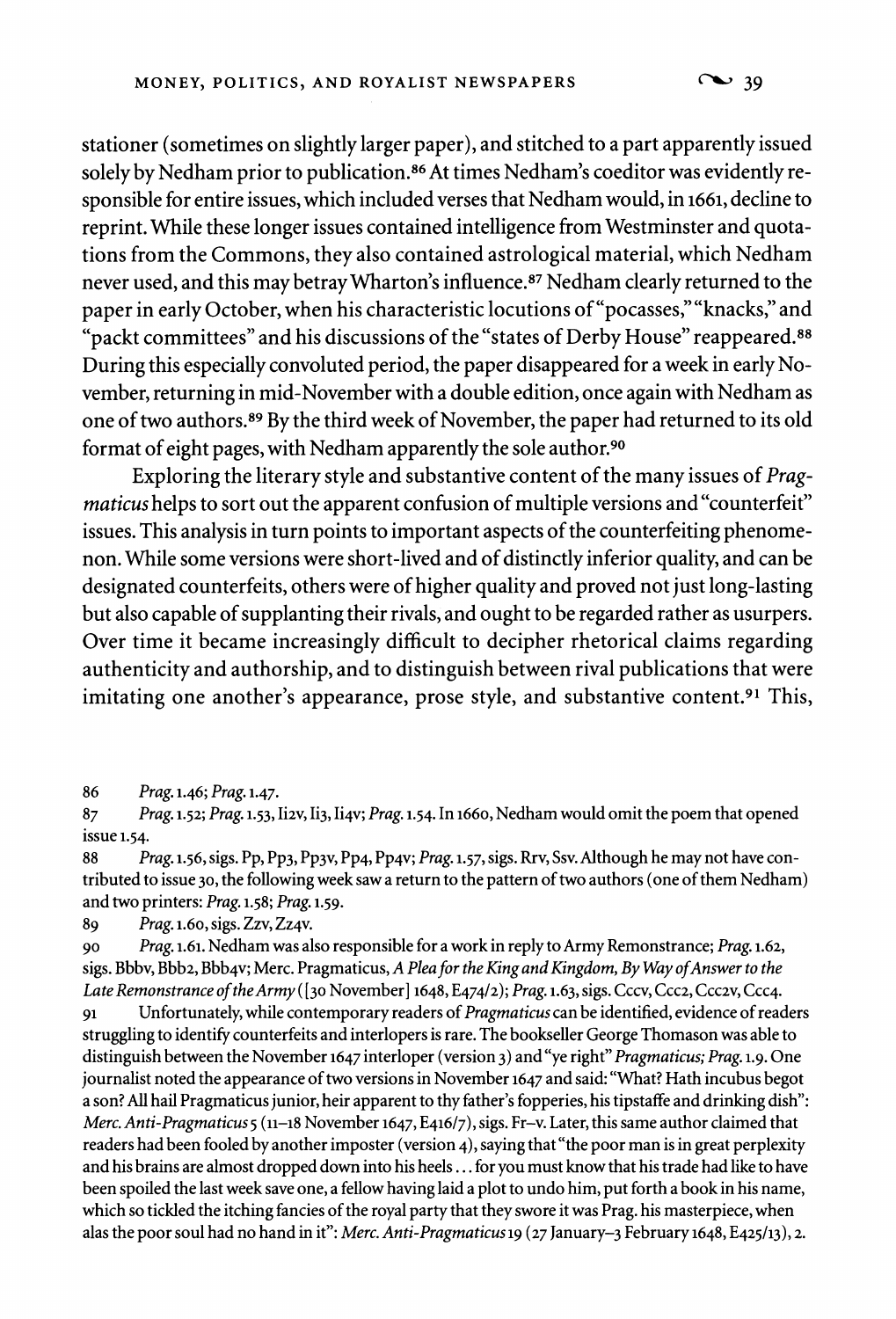C<sub>40</sub> JASON PEACEY

**together with evidence that such papers were written by leading royalist pen-men whose rivalry was sometimes acrimonious, necessitates a more considered approach to the dynamic of Pragmaticus and to the motivations of its various editors.** 

# </del>

**The emergence of more sophisticated interlopers coincided with the involvement of men who were members of royal circles rather than literary entrepreneurs or Grub Street hacks-particularly Wharton and Sheppard. Evidence of collaboration also suggests that the claims of editors to have been involved in earlier versions of Pragmaticus may have been legitimate-even the possibility that Pragmaticus was initially produced by a team that subsequently splintered.** 

**In the separate, rival versions of the paper, political differences can be detected almost from the outset, not least over the Scots. One early interloper was probably motivated by unease at Nedham's development of Pragmaticus into a strongly anti-Scottish and anti-Presbyterian paper.92 Its author considered that "the Scot, I think, will prove the [more] honest of the two [factions] for though he sold his master, yet he's very loath to have him crucified."93 He subsequently commented that** 

**honest Jocky takes notice of the king's being forced from Holdenby and his just cause of flight from Hampton for preservation of his life, and makes bold to tell them, that the kingdom of Scotland is highly concerned in the safety of His Majesties person.... God a mercy bonny Scot, all loyal subjects give thee thanks for this, and of thy judgement, and will engage with thee for the same.94** 

**Royalist concern over Nedham's hostility toward the Scots and a possible Presbyterian church settlement naturally grew after the signing of the Engagement in December 1647. Nedham's refusal to tone his sentiments down, unlike other royalist authors, meant flying in the face of prevailing royal policy and doubtless encouraged the appearance of a new pro-Scottish rival.95 The latter noted that the Scots were now loyal to the king and advised readers to recognize the poison "hid in the gilded pills" offered by** 

**93 Prag. 3.2, sig. K3.** 

Prag. 3.3, sig. L<sub>3</sub>.

**95 For Nedham's views, see Prag. 1.18, sig. Sv; Prag. 1.15, sig. Pv. Elencticus had certainly shifted its policy toward the Scots: Merc. Elencticus 6 (29 December 1647-5 January 1648, E421/34), 43; Merc. Elencticus 16 (8-15 March 1648, E432/11), 126; Merc. Elencticusl7 (15-22 March 1648, E433/14), 132; Merc. Elencticusl8 (22-29 March 1648, E434/1), 136; Merc. Elencticus 28 (31 May-7 June 1648, E446/16), 217.** 

**<sup>92</sup> Prag. 1.1, sig. Av; Prag. 1.7, sig. G2v; Prag. 1.8, sig. H2v; Prag. 1.11, sig. L4. This explains the appearance of his most notable Parliamentarian opponent, who was hostile to the Independents and supportive of the arch-Presbyterian William Prynne; Merc. Anti-Pragmaticus 1 (12-19 October 1647, E411lo), 2-3; Merc. Anti-Pragmaticus 4 (4-11 November 1647, E414/2), 4.**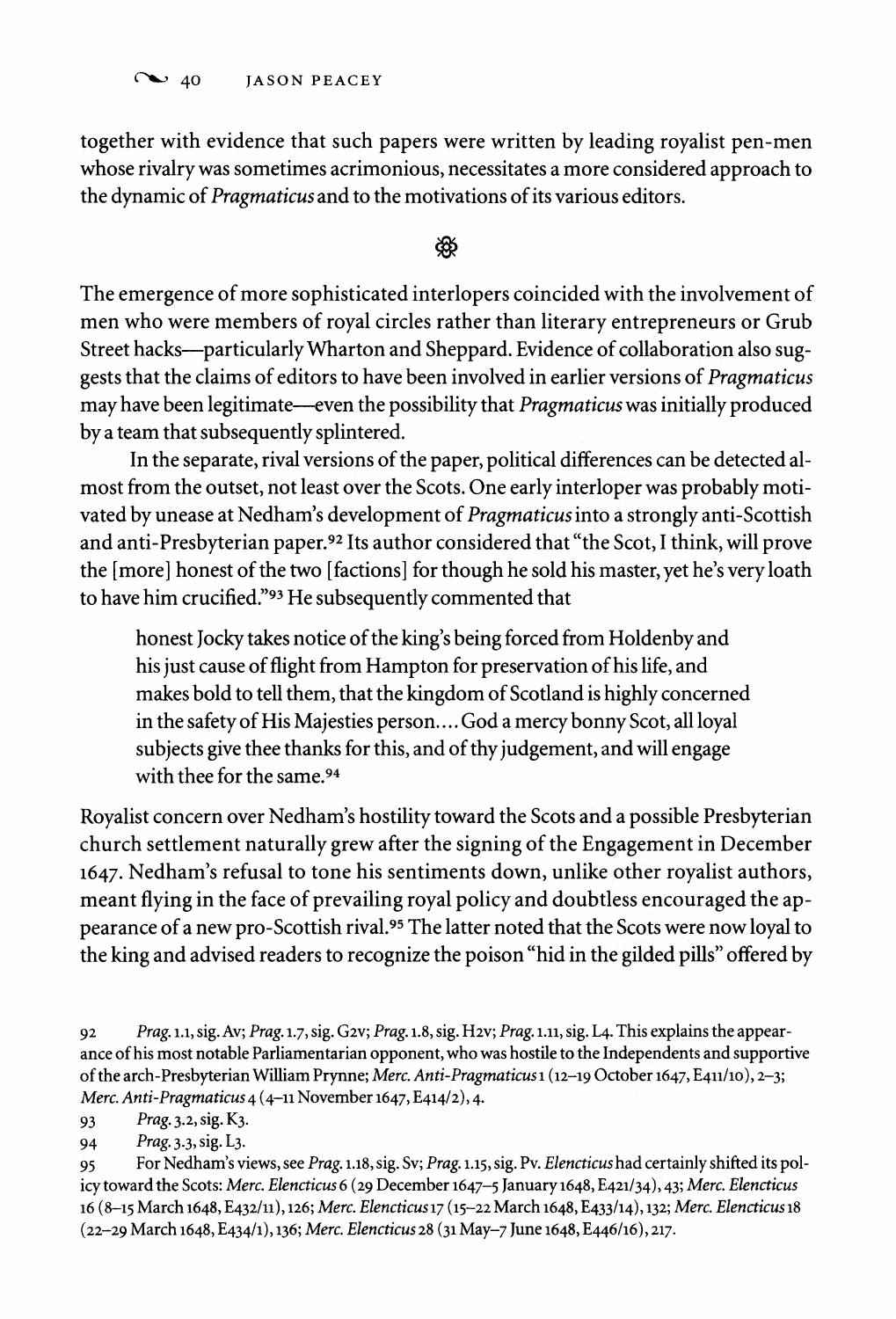**the Independents.96 Nedham survived this challenge, however, and remained adistinctive royalist voice in subsequent weeks. He derided the notion that the Scots were genuinely interested in helping the king, saying that they would "put a slur on us in the after game, in labouring to foist their presbytery." He also recommended his Good English, which expressed the fear that the alliance with the Scots would usher in an unacceptable church settlement, and urged that the king ought rather "close with the Independent party."97**  Nedham mocked the Scots as "babes of grace," "babes of election," and "jockies of Presbytery," **with their "new knacks of kirk discipline," and he was probably responsible for The Manifold Practises and Attempts of the Hamiltons, published under the name "Pragmaticus" in June 1648.98 His political position, and his provocative language, may have prompted another challenger in May 1648, whose editor was distinctly pro-Scottish.99 The content of subsequent versions of Pragmaticus suggests that their appearance reflected similar dissatisfaction with Nedham's views. During the summer of 1648 he continued to express hostility toward the Presbyterians and the duke of Hamilton and to advertise tracts by himself and others that developed anti-Scottish themes.'00 Rivals that emerged in August and September, on the other hand, continued to place faith in the fidelity of the Scots.101** 

**Aside from the Scots, there were other grounds for contesting Nedham, not least the Levellers. While Nedham was hostile to their ideas, he admired Lilburne's stance in the face of persecution, his attacks on Cromwell, and his opposition to the Scots, and he agreed with Lilburne's analysis of parliamentary politics in late 1647. As a result, he was perceived to be a close ally of the Leveller leader.102 Nedham's rival was sufficiently** 

**97 Prag. 1.20, sig. V3v; Prag. 1.27, sigs. C-Cv; Prag. 1.28, sigs. Dv-D2; Prag. 1.30, sig. B4; Prag. 1.31, sig. C2; Prag. 1.34, sigs. F-Fv; Prag. 1.33, sig. E4v; Prag. 1.35, sig. Gv; Good English: Or Certain Reasons Pointing out the Safest Way of Settlement in this Kingdom ([London, 8 May] 1648, E441/1o), 6-7.** 

**98 Prag. 1.35, sig. Gv; Prag. 1.38, sigs. Kv, K2, K4; Prag. 1.41, sig. N3v; Prag. 1.42, sig. Ov, 02; The Manifold Practises andAttempts of the Hamiltons ( [6 June] 1648, E446/4). This led to a reply, The LierLaid Open in a Letter( [11 July] 1648, E451/44). Nedham may also have been the "Pragmaticus" who penned Reverend Alderman Atkins ([14 June] 1648, E447/12). He also recommended to readers a work "coming forth in print" that appears to have been his own: Prag. 1.42, sig. 04v; A Letter to the Earl ofManchester( [5 July] 1648, E451/6).** 

**99 Prag. 5.1, sig. A3.** 

**100 Prag. 1.47, sig. T4v; Prag. 1.50, sig. Dd2v. These works included The History of the King's Majesties**  Affairs in Scotland Under the Conduct of the Most Honourable James, Marquess of Montrose (London, **[5 August] 1648, E456/34); Lionel Gatford, Englands Complaint(London, [31 August] 1648, E461/27); J. B. C., A Venice Looking-Glasse (1648, E525/19), 16. The latter commented that the Scots were not to be trusted in their professions of support for the king, since they were "the most pernicious enemies that**  ever this nation had" (p. 16).<br>
101 Prag. 6.3, sigs. Z<sub>3</sub>y-Z

**101 Prag. 6.3, sigs. Z3v-Z4v; Prag. 7.1.** 

**<sup>102</sup>Prag. 1.1, sig. A3; Prag. 1.7, sig. G4; Prag. 1.9, sig. I3-I3v; Prag. 1.3, sigs. C3v, C4v; Prag. 1.6, sig. F4v. See also Prag. 1.19, sigs. T4-T4v; Prag. 1.12, sig. M3; Prag. 1.31, sigs. Cv, C2. On the personal link between Nedham and Lilburne, see Merc. Anti-Pragmaticus 1, pp. 2-5,8; Jason Peacey, "John Lilburne and the Long Parliament," Historical Journal 43 (2000): 628-29,635,640.** 

**<sup>96</sup> Prag. 4.1, sig. S2.**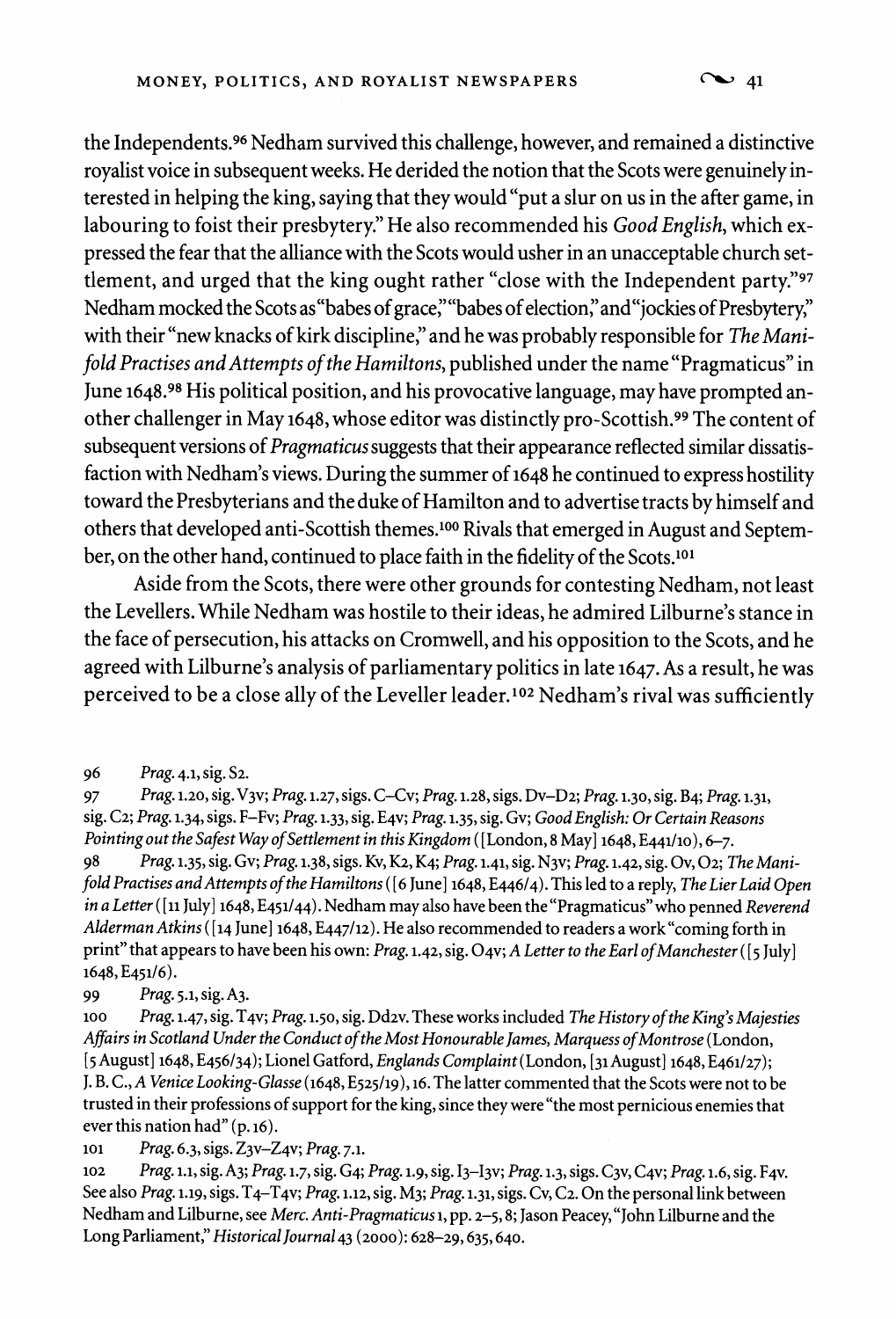**hostile to Lilburne to produce The Levellers Levell'd under the name "Pragmaticus," a work from which Nedham strenuously sought to distance himself.103 Moreover, many royalists were probably concerned by Nedham's attitude toward the negotiations at Newport between the parliamentary Independents and the king. As such talks began in August, Nedham's rival detected a plot to remove Charles and argued that the treaty was a mere pretense on the part of the Parliamentarian grandees-albeit on the somewhat dubious basis of Henry Marten's opposition to a negotiated settlement.104 Nedham, on the other hand, believed the treaty to be genuine, and even that Viscount Saye was truthful in indicating his support for the talks.105** 

**Nedham's brand of royalism-unsurprisingly, reminiscent of his Parliamentarian past-provides the grounds for understanding the motivation of his rivals. It is also apparent that such rivals did not stop at instigating new versions of Pragmaticus but also sought to usurp his position on his own paper. It seems clear, therefore, that the longer editions of Pragmaticus produced in the second half of 1648, and the introduction of outside writers, reflected factional political tensions. The immediate result was that Nedham did not control the whole text of each issue, and it appears that his rivals sought to take over the paper entirely. That this was inspired by factional politics is evident from the dramatic changes in the paper's editorial position. Pragmaticus suddenly lurched toward a pro-Scottish line, its author saying that the Hamiltonians were "the only stilts of the regal interest in that kingdom" and seeking to counteract the accusations made against Hamilton himself.106 Furthermore, portions of the text added to Nedham's paper occasionally indulged in overt criticism of key royalist actors, such as John Ashburnham and William Legge, who were perceived to be too close to the Independents at Westminster.107 During this period, the paper also turned against the Levellers, whom Nedham had continued to support with praise for "honest John."'08 It also reversed Nedham's optimistic attitude toward the Newport treaty. 09 Precisely how he regained control of Pragmaticus is unclear, but when he did so he immediately reversed such changes and guided the paper through a complete about-face." 0** 

**105 Prag. 1.50, sig. Ccv. o16 Prag. 1.55, sigs. Nn2v, Nn3r-v.** 

**107 Prag. 1.51, sig. Ff2.** 

**108 Prag. 1.54, sig. Mm2v; Prag. 1.55, sig. 002v; Prag. 1.56, sig. Qqv. The author quoted anti-Leveller pamphlets such as Paul Knell's, A Looking-GlasseforLevellers (London, [4 October] 1648, E465/3o). On Nedham's support for Lilburne before this takeover bid, see Prag. 1.47, sig. T4v.** 

**log Prag. 1.59, sig. YY2v.** 

**110 Prag. 1.56, sigs. Pp, Pp3, Pp3v, Pp4, Pp4v.** 

**<sup>103</sup> Merc. Pragmaticus, The Levellers Levell'd ([3 December] 1647, E419/4) ]; Prag. 1.12, sig. Mv. Frank assumed that Nedham wrote this book; Frank, Press Agent, 50.** 

**<sup>104</sup> Prag. 6.2; Prag. 6.3, sig. Z3; Prag. 6.4, sig. A2v. In this, its author echoed the views of Mercurius Elencticus: Merc. Elencticus 40 (23-30 August 1648, E461/20), 322; Merc. Elencticus 41 (30 August-6 September 1648, E462/17), sig. Rr4v; Merc. Elencticus45 (27 September-4 October 1648, E465/33), sig. Xx2; Merc. Elencticus 47 (11-18 October 1648, E468/14),384-85.**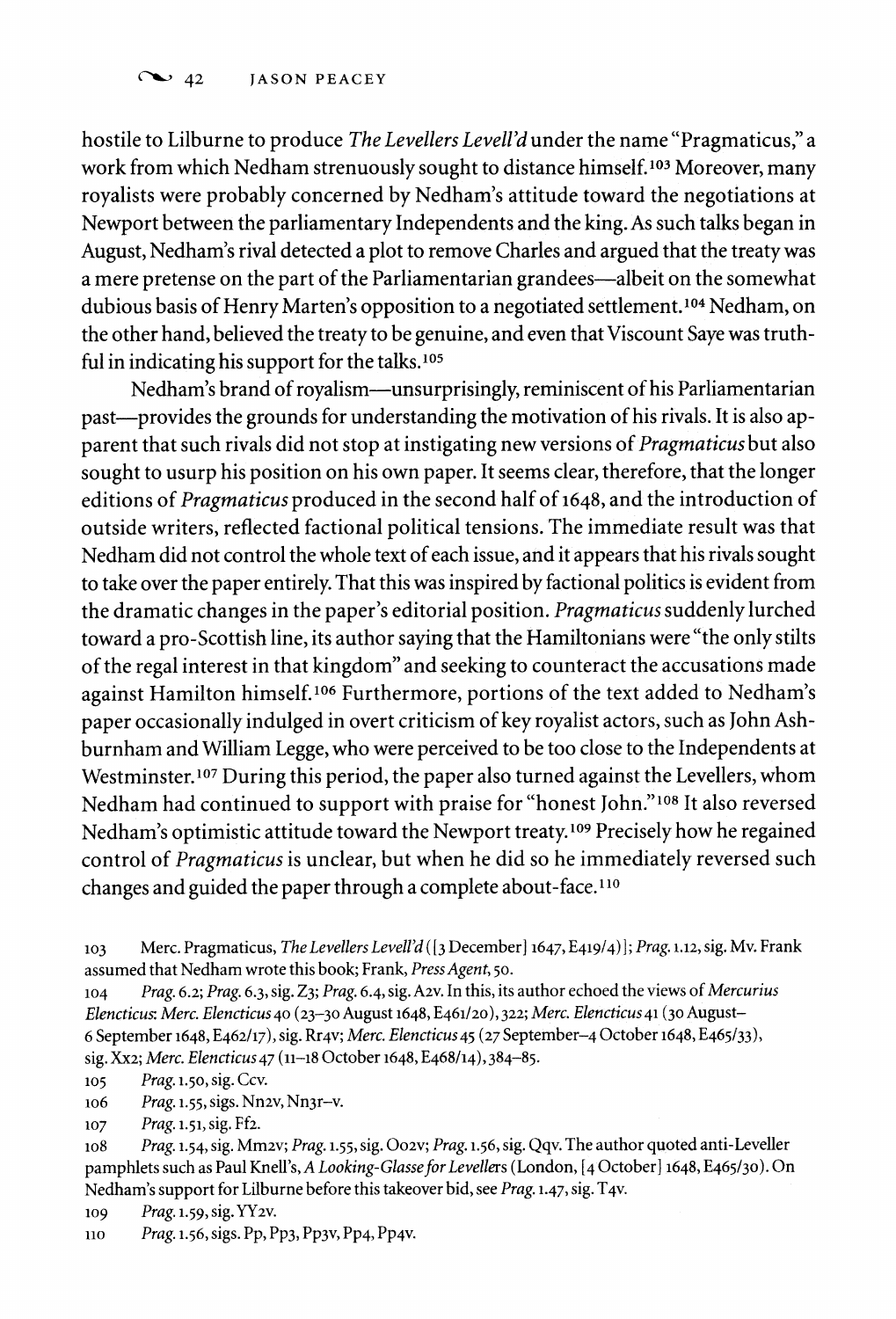**After this brief and ultimately abortive attempt to eject Nedham from Pragmaticus, his opponents reverted to rival editions in order to undermine his influence. By late 1648 the most pressing cause of disagreement within royalist ranks concerned the fate of the king. Nedham's rival predicted the death of Charles and dismissed hopes of successful negotiations, which it argued had always been intended merely as a means of responding to the "cry of the people."1l1 In some of Nedham's most intriguing analysis-which historians have only recently begun to take seriously-he stressed that the grandees planned to have a "duke of Venice" rather than a royal martyr and that they sought to banish the Scottish and Presbyterian interest, which he provocatively claimed was "hated by the royalists."112 Such views also marked the final issue of Nedham's paper in January 1649, which insisted that the king would not be killed** 

**if he will do as they would have him; that is yield up his crown and dignity, send the church a-begging, part with his negative voice, root up the fundamentals of Parliament, establish a perpetual state junto, or senate after the Venetian model, wherein none but the grandee brethren shall be admitted, and content himself with a share among them, as a duke, or Lord President, then he shall be bug-beared no longer with public trial and execution, but brought to London to help to damn the only remaining enemies, Presbyterians and Levellers.** 

**The only hope Nedham offered to his fellow royalists was that the king might remain prisoner and escape execution, because "divers of the leading men are known to be so rational, that it is absurd to imagine, they should voluntarily throw away that main advantage,... the possession of the king's person."13 Plans for a trial and talk of the king's execution and replacement by the duke of Gloucester were intended merely "to fright him down, with the fear of death, to their own terms." Although Nedham took seriously the possibility that the king would not plead and that he would consequently be sentenced, he insisted that Parliament would "work upon him with threats of death every moment, in hope to bend him to their own cue, which seems to be the only design upon His Majesty, by this accursed mockery of trial and execution." 14 Subtle and thought** 

**the Great Civil War, 4 vols. (London, 1987), 4:285-86; Underdown, Pride's Purge, 168.** 

**113 Prag. 1.66, sig. Fffv; Bodl., MS. Clarendon 34, fols. 17v-18, 72v.** 

**114 Prag. 1.66, sig. Fff3.** 

**<sup>111</sup> Prag. 8.1, sig. Dddv. Such skepticism about the likelihood of accommodation between king and Parliament was echoed in Mercurius Elencticus: Merc. Elencticus 51 (8-15 November 1648, E472/8), 293-94; Merc. Elencticus 54 (29 November-6 December 1648, E475/22), sigs. Ggg, Gggv, Ggg2; Merc. Elencticus55 (5-12 December 1648, E476/4), sig. Hhh4v; Merc. Elencticus57 (19-26 December 1648, E477/31), sig. Kkk4. 112 Prag. 1.65, sig. Eeev. Once again, this analysis matched Nedham's letters, forwarded to Hyde by Lawrans, dated 18 and 25 December; Bodl., MS. Clarendon 34, fols. 12-13v, 17. See S. R. Gardiner, History of**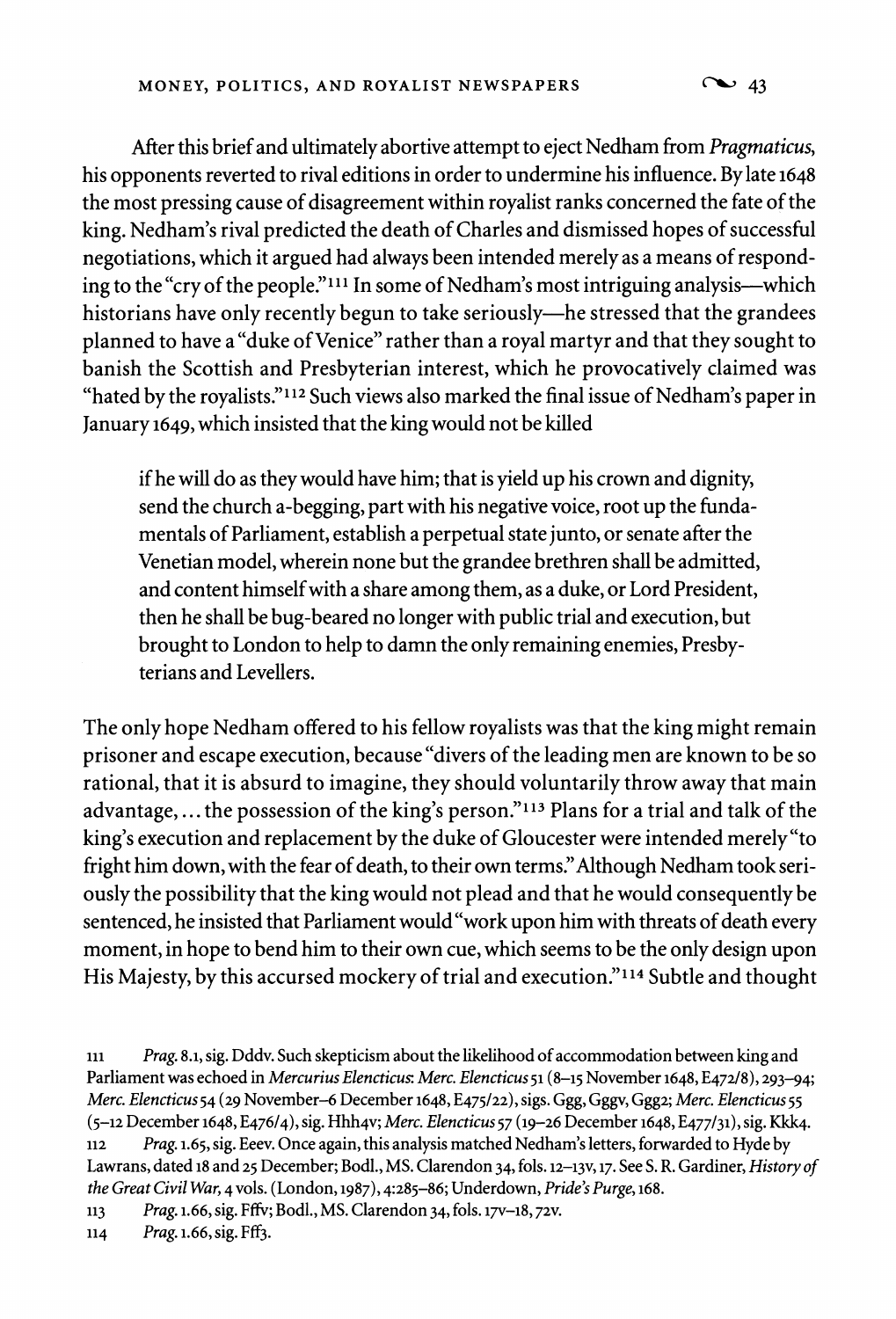**provoking as such analysis was, it was an approach few royalists could countenance-let alone allow to be published in the weeks before the trial. This was why Nedham's voice needed to be drowned out by less sophisticated observers.** 

**Nedham was nothing if not indefatigable, however, and his return to the press in April 1649 helped to ensure that Pragmaticus remained a focal point for profound rivalry."5 This is evident from the claim by one editor that a competitor peddled "absurdities" that had "scandalized the candid innocency and integrity of the royal cause, which needs not gross lies, nor empty flourishes to vindicate or illustrate it."116 While at this point there was far greater substantive agreement among the various editors of Pragmaticus, John Lilburne provoked more conflict (see Amos Tubb's essay in this volume). The editor Nedham opposed considered Lilburne to be a "knave," albeit one who was a useful opponent of Cromwell and a welcome sign of divisions.117 Nevertheless,**  shortly before Nedham's return this editor called Lilburne a "fool," a "traiterous rebel," **and "that mortar-piece of rebellion."118 Another editor in the spring of 1649 referred to Lilburne and his "pestiferous comrades," and in the following July another journalist claimed that the Levellers would "breviat the laws into libels, convert the ecclesiastical canons into blasphemous conjurations, metamorphise monarchy into mousehole and turn a whole kingdom arse upward.""19 One of the papers that emerged briefly in April contained more favorable comments about Lilburne, and Nedham himself described Lilburne as "honest" and "gallant," proposing that his views were misunderstood. The Levellers, Nedham argued, did not aim at "levelling of mens" estates, but at the "new state tyranny," and they stood** 

**for an equal interest in freedom against the present tyranny, and are so much the more tolerable in that a little experience will teach them, that a just monarch is the best guardian of public liberty, besides the passage is very quick and easy from a popular government to a well-regulated monarchy.120** 

**Lilburne was said to face a trial "upon a new trick of treason against laws unknown," and Nedham complimented the Leveller women on the way that "their tongues pelted hail shot against the members as they passed to and fro."'21 Nedham's leading rival later** 

- **sigs. Mmm3r-v; Prag. 10.7, sig. Nnn3; Prag. 10.8, sigs. Ooov-2, Ooo3v.**
- **118 Prag. lo.9, sig. Ppp2v.**
- **119 Prag. 12.1, sig. Av; Prag. 16.1, sig. 04.**
- **<sup>120</sup>Prag. 11.1, sigs. Av, A3v; Prag. 13.1, sigs. A3v-4.**
- **121 Prag. 13.2, sigs. Bv, B4, B4v.**

**<sup>115</sup> Prag. 13.1.** 

**n6 Prag. 11.1, sigs. A-Av.** 

**<sup>117</sup> Prag. 10.2, sigs. Hhh3-3v, Hhh4v; Prag. 10.3, sig. Iii3v; Prag. 10.5, sigs. L112, L112v; Prag. 10.6,**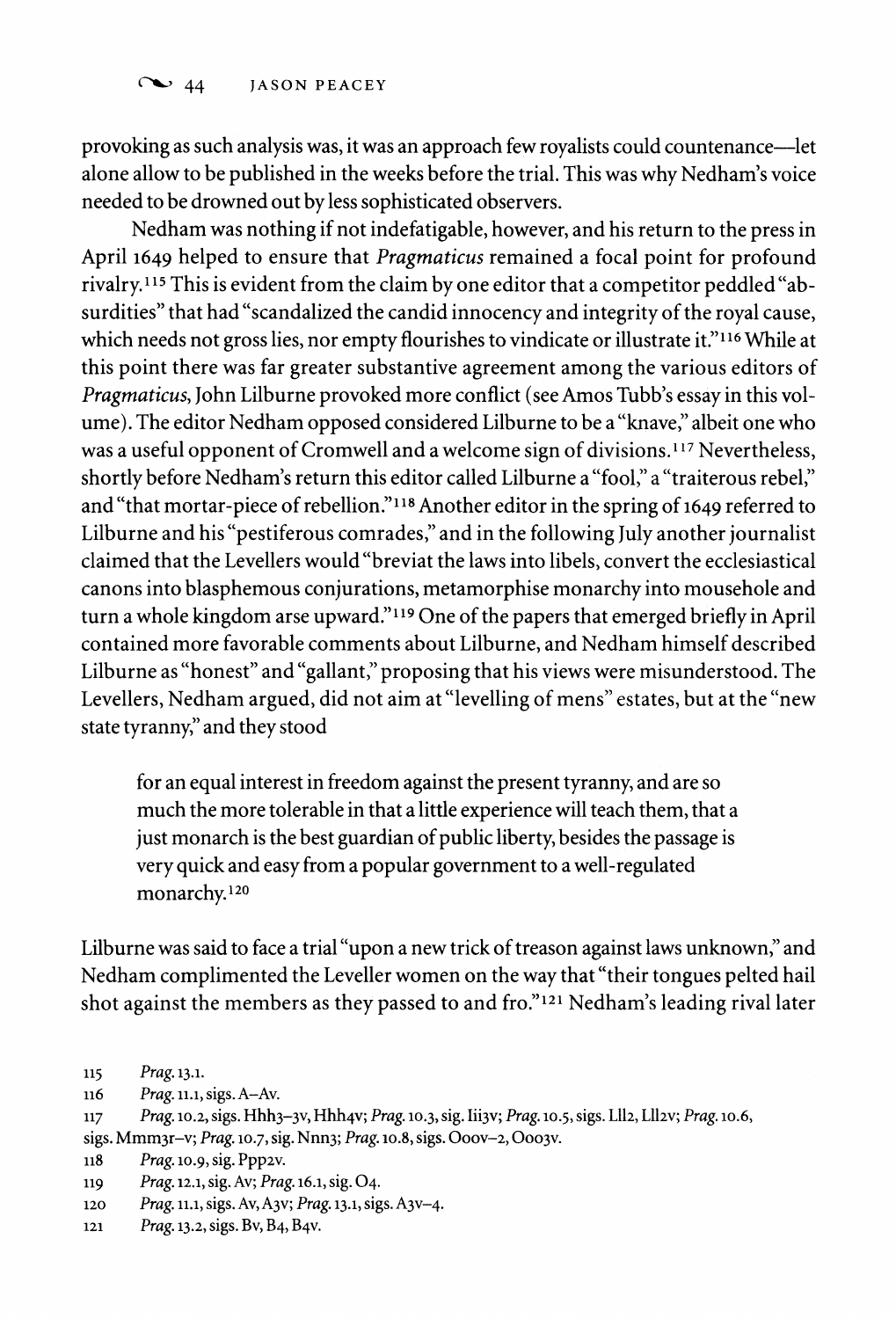**adopted a less hostile attitude toward Lilburne, although he offered the Levellers advice rather than positive support: "leave petitioning, draw your swords, and try for your freedoms, dispute them to the chins in blood, rather than lose your champion Lilburne, and with him your liberties forever."122 In a later guise, this author repeated such advice: "I always told you petitioning would not avail anything, it must either be blows or nothing that must carry the design."123 Nevertheless, the difference between his attitude to the Levellers and Nedham's was probably more style than substance. While he rather dismissively referred to them as the "sea-green-boys," Nedham consistently referred to "gallant John" and his allies.124 The prevailing royalist mood, however, acknowledged the usefulness of the Levellers, although dissenting voices were still heard later in the year.125** 

**On other issues of royalist tactics there appears to have been more agreement. Nedham may have dismayed some royalists with the stridency of his response to the assassination of Isaac Dorislaus. Noting that another of the Rump's ambassadors, Walter Strickland, had evaded an assassin, Nedham said: "'twas well he missed, and I hope, as acts of this nature are not handsome, so no more will be practised upon any of the brethren." His opposition, more theological than political in its terms, however, was based upon the idea that "by such courses, to send to the devil his due before his time, is to rob God of his honour."126 Nedham and his rival agreed that the royalists should not "compound" with the new government, Nedham scorning "to please those cavalier babies, whose ambition it is to sit at home and pick their fingers, and drink healths in the behalf of his Majesty."127 And they now shared disapproval of the Scots, although this was to be expected, given their treatment of Charles II. One editor in April 1649 opposed relying upon the "sophistical" Scots, recommending an appeal to France and Savoy.128 Nedham predicted that Charles II "will never agree with the Scot Presbyter Independents, but will be able to make up his own interest there in a parliamentary way."129 In May, Nedham's main rival opposed such a deal with the Scots, saying, "it is no part of my creed that his Majesty will become Presbyter, since if he come in upon that score all his friends will be undone, and himself enslaved as well as the kingdom."130 Another editor** 

**122 Prag. 1o.lo, sigs. Qqq2v-3.** 

**123 Prag. 14.2, sig. Tttv; Prag. 14.1, sig. D2v. See Prag. 10.9, sig. Ppp4. This comment, incidentally, reinforces the point made earlier about the connection between this edition of the paper and the earlier incarnation, as he refers his readers back to comments made in mid-April.** 

**124 Prag. 14.2, sig. E4v; Prag. 14.6, sig. I2; Prag. 14.9, sigs. Mv-M2; Prag. 13.4, sig. D3v.** 

**<sup>125</sup>Prag. 14.18, sig. X4v. For the dissenting voice, see Prag. 17.1, sig. A2.** 

**126 Prag. 13.4, sig. D3v.** 

**127 Prag. 13.2, sig. B3. For Nedham's rival, see Prag. 14.4, sig. Gv.** 

**128 Prag. 12.1, sigs. A3-A3v.** 

**129 Prag. 13.3, sig. C4v. See also Prag. 13.7, sigs. G3v-G4; M. Nedham, Digitus Dei: or God's Justice Upon Treachery and Treason, Exemplifyed in the Life and Death of the Late James Duke of Hamilton (London, [4April] 1649, E55o/6).** 

**130 Prag. 14.3, sigs. F4-F4v; Prag. 14.16.**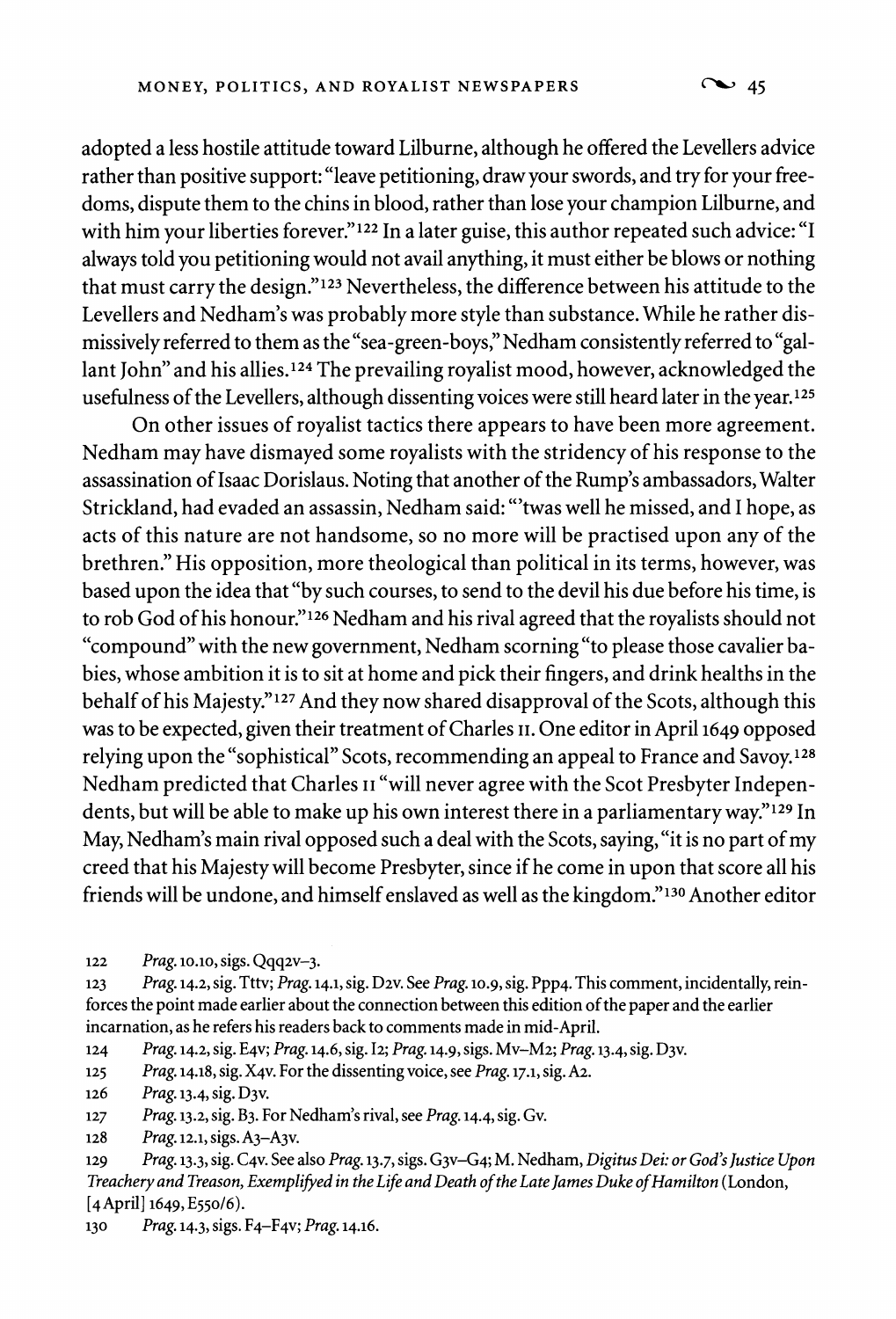**advised readers to "take a prospective and you may discern a great blazing star in the North that portends fire and faggot for our sacreligious sectaries. Jockey threatens to bind all the blewbonnets to their good behaviour with the strong cart-rope of the covenant."131** 

**Agreement on major policy issues did not indicate that peace had broken out between rival editors, however. Indeed, the summer of 1649 witnessed outbursts of profound hostility from Nedham's rival, and this bitter animosity took a more personal direction, apparently fueled by Nedham's Parliamentarian past. When Nedham reemerged in May 1649, Sheppard raised this explicitly, saying that he was "a man so full stufft with rebellion," and "a pure turncoat" who sought to "blind peoples" eyes from seeing his rebellion... by characterising himself in the frontspiece with the ancient loyal title of Pragmaticus." He also promised that if Nedham's paper persisted, he should "expect a full discovery to be made of his roguery, for I neither can, nor will permit such a**  k— (to abuse the ears of loyalty and honesty) who hath had so great a share in mur**dering majesty."132 In a later guise, this author renewed the threat to expose Nedham with a "friendly admonition":** 

**I once told him if he did persist in his course of scribbling I would make a discovery of him, and leave him to the fury of the tormentors, since when I have had patience a fortnight, expecting he would forbeare, by reason I gave him so fair a warning, and now the second time I'll give him a caution and wish him to depart in peace.133** 

**Again, the editor displayed awareness of, and willingness to expose, Nedham's Parliamentarian past:** 

**[I] fyet this now councel be rejected, then let him know I have a key that will unlock the private cabinet of his heart, and lay open what he now is, and formerly was; for were he a true royalist I could forgive him, and would rather do myself an injury than hurt him. But he being a turncoat and inveterate enemy to the late king (as might appear by his high treason (often written but once especially) against him at sight whereof the very Parliament rebels themselves blusht with shame, and for that fault imprisoned him and put him to silence) I cannot with a safe conscience suffer him as a rival in title with me.134** 

**<sup>131</sup> Prag. 16.1, sig. 02v; Prag. 15.1, sigs. M2v-M3.** 

**<sup>132</sup> Prag. lo.1o, sigs. Qqq-Qqqv, Qqq4v.** 

**<sup>133</sup> Prag. 14.1, sig. Dv.** 

**<sup>134</sup> Prag. 14.1, sig. Dv.**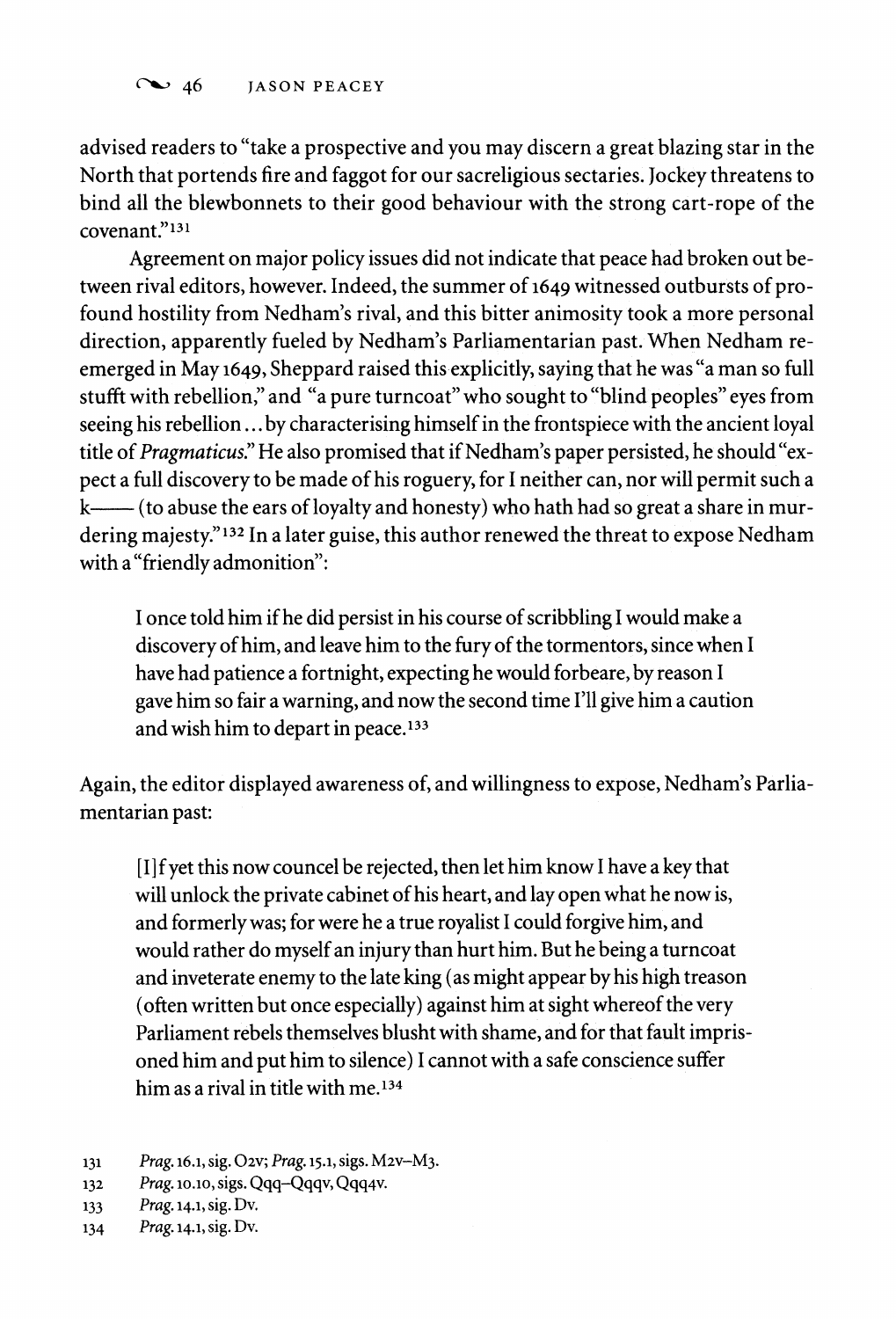**He subsequently renewed his attack, portraying his rival as a traitor whose "heart will not let his tongue lye, for treason and lies are broached in his first lines of his last week's book, where he says the king flyes, or runs away."'35 This startling willingness on the part of royalist authors to attack a fellow traveler by exposing his Parliamentarian past was also evident in September, when another editor claimed that an earlier version had been usurped by Nedham, who was described as "an impious hand that formerly writ Britanicus and a Hue and Cry against the king."'36 Such hostility toward Nedham on the part of some royalists may provide the context for his later claim that he was betrayed to the Parliamentarian authorities in June 1649, although the story of his arrest attests to his abiding links with at least some royalists, since he was apparently seized while at dinner with "a company of gallants" that included one of Charles II's agents.137** 

**Scrutiny of the various versions of Pragmaticus reveals that their authors held conflicting views on royalist policy and tactics. Nedham's distinctive and provocative royalist counsel suggests that some of his rivals were motivated by hostility to his views and by a desire to outline a contrasting vision. It certainly seems to be the case that such publishing rivalry emerged most forcefully at crucial moments in the course of the late 164os, and at times when Nedham's views were most out of tune with prevailing opinion and least easy to stomach by his fellow royalists.** 

**Thus, the proliferation of newsbooks often placed under the umbrella of"counterfeiting" likely resulted from several interrelated agendas. Perhaps motivated by a desire to reclaim a title to which they felt some attachment, to reach out to Nedham's readers, and to undermine his livelihood, various editors instigated rival incarnations of his paper and even sought to oust him from his own version. Their hostility toward him was based not just upon his quirky views about royalist policy but also upon personal animosity and a refusal to forgive him for his Parliamentarian past. Analyzing the various incarnations of Pragmaticus suggests the possibility that political differences motivated the authors of even the most insubstantial versions of the paper. If money was a motive, it may perhaps have been a weapon in this war of opinion.** 

**The contrasting political positions of the various editors and their papers also suggest that they may have been directly representing the views of factional interests and specific grandees. Little is known about the personal connections of Samuel Sheppard, but John Cleveland was a former advocate general of the royalist garrison at Newark, and George Wharton had been paymaster of the Oxford garrison as well as a captain of horse.138 More intriguing, however, is Nedham. While his opinions were not shared by** 

**<sup>135</sup> Prag. 14.4, sig. G4v.** 

**<sup>136</sup> Prag. 17.1, sigs. A-Av.** 

**<sup>137</sup> Perfect Occurrences 129 (15-22 June 1649, E530/44), 1121; A ModestNarrative12 (16-23 June 1649,** 

**E561/7), 96; The Moderate 50 (19-26 June 1649, E561/19), sig. Dddv.** 

**<sup>138</sup> DNB; Rollins, "Samuel Sheppard," 524-25.**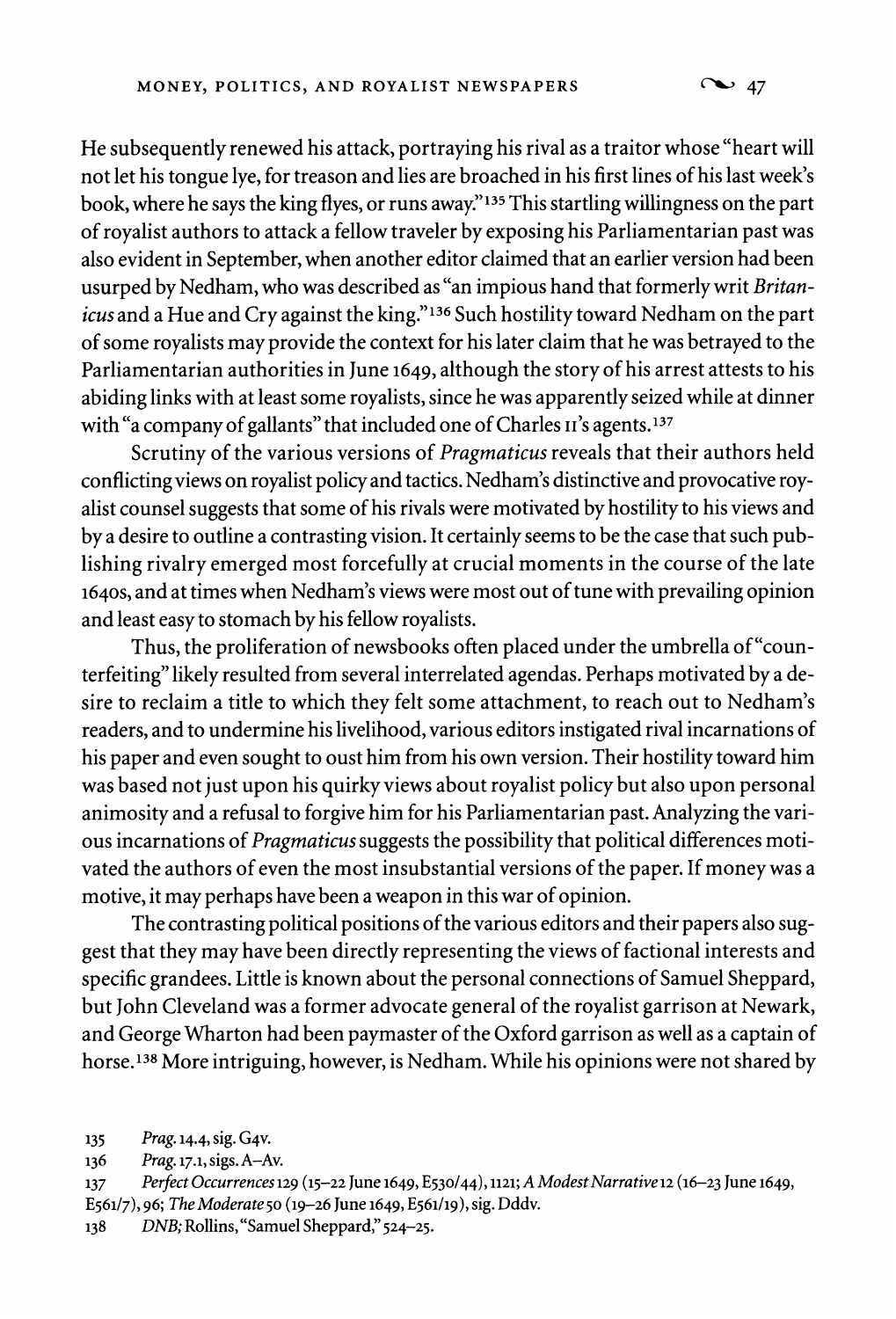Co 48 **JASON PEACEY** 

**the majority of royalist journalists, they were far from idiosyncratic, and he certainly reflected the views of at least some prominent royalists, such as Sir Edward Hyde and Sir Edward Nicholas, not least over the Scots. Hyde told the earl of Holland in the first week of February 1648 that "the Scots, unless they are strictly treated with, are not to be trusted," and that the king ought not make any compromise on religion.139 Nedham was one of Hyde's correspondents, of course, and was probably the author of a letter to him in April 1648 expressing the opinion that Hamilton was "not now acting your king's interest, but his own, and pursuing the old design of his family," advocating a royalist-Independent alliance.140 Such connections suggest that the complex history of Pragmaticus reflected the machinations of royalist factions, whose grandees sought to secure control of powerful propaganda weapons with which to fight their battles against one another as much as against Parliament.** 

# </del>

**"Counterfeiting" has generally been described in terms of commercial motivation, the lure of profits to be made by assuming the name of a successful paper. This probably explains the appearance of some versions of Pragmaticus, not least because the press legislation of 1647, and the attempt to close down Pragmaticus, had doubled its price and increased the profits to be made.141 Nedham's second rival clearly sought to steal customers by appearing on the streets ahead of the authentic edition, and it seems likely that short-lived, poorly produced versions that offered little intelligence and insight were intended to make money.142 Some versions may have been prompted by a desire to step into the shoes of an editor who was facing difficulties with the Parliamentarian authorities. When Nedham's paper was briefly "routed by the mirmydions" of Parliament,143 one of his fellow royalists may have seized an opportunity. There is certainly rhetorical evidence to support such conclusions. Nedham said of an early rival that he had assumed the name Pragmaticus"to make his trash vendible," and to "feed himself upon another man's reputation."144 Another editor claimed that a rival paper was** 

**<sup>140</sup>Bodl., MS. Clarendon 31, fol. 56v; Calendar of the Clarendon State Papers, 1:419. Of an alliance with the Independents, this writer said: "touching which I am now sending a piece to the press written in the same method with The Case of the Kingdom, which I published the last year, proving the necessity of it by reason." This almost certainly refers to Good English and seems to prove Nedham's authorship of that tract, Pragmaticus, and The Case of the Kingdom. I am grateful to Dr. David Scott for drawing this letter to my attention. 141 Journals of the House of Commons (London, 1742), 5:335,371; Claydon House, Buckinghamshire,** 

**Verney Papers, Reel 8 (BL, M636/8), unfol.: Roger Burgoyne to Sir Ralph Verney, 14 October 1647; Frank, Press Agent, 56.** 

**142 Prag. 3.1.** 

- **143 Prag. 1.63, sig. Cccv.**
- **144 Prag. 1.12, sigs. M-Mv.**

**<sup>139</sup> O. Ogle et al, Calendar of the Clarendon State Papers, 5 vols. (Oxford, 1872-1970), 1:411.**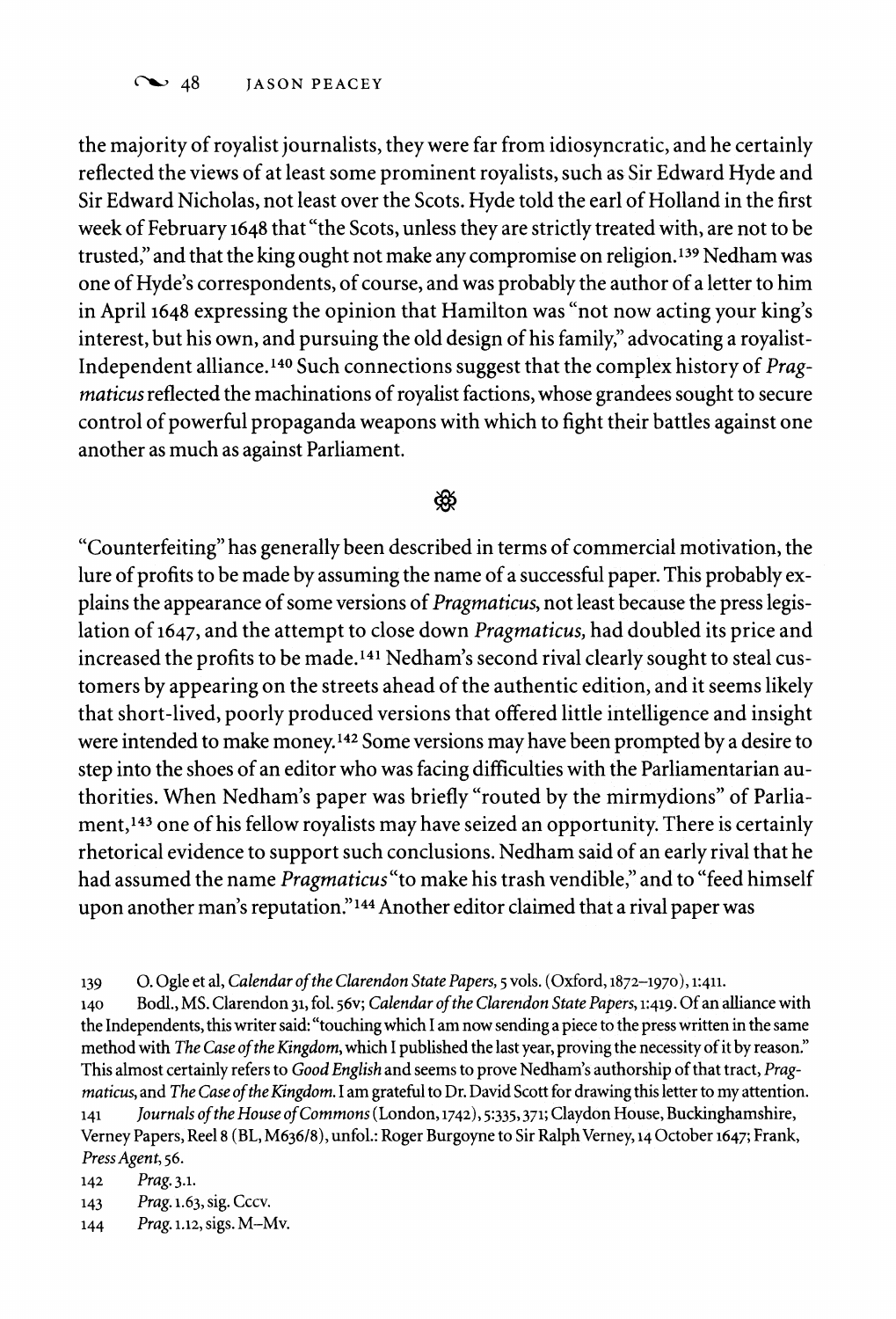**no other but Philo-monarchicus which came out the week before, and by reason the author found that people would not be gulled by such nonsense, thinking that so well known a title as Pragmaticus might further the sale of his barren-witted pamphlet (or rather bundle of forged lies) he hath it seems changed his note and shows himself to be some bumbast ballad maker.145** 

**This writer later suggested that the superficial typographical similarities between two rival editions resulted from deliberate attempts to confuse customers in bookshops and at bookstalls.146 Such comments need to be treated with care, of course, as they were likely part of the rivalry they describe.** 

**The newsbooks of course appeared for a range of reasons. It is only by submitting issues of Pragmaticus to rhetorical, visual, stylistic, qualitative, and political examination that it becomes possible to identify with any certainty the paper's different incarnations, and to attempt to assess the purposes behind each. I have tried to suggest that the rhetoric of authenticity and forgery that was so prevalent in incarnations of Pragmaticus reveals the bitterness of the rivalry between authors who were nominally fighting for the same cause. When an editor did acknowledge the novelty of his version, it was typically in the interest of reclaiming, on political grounds, a title with which he had a prior connection. Clear political differences are apparent between rival versions, which often appeared at crucial political junctures to assert particular strands of royalism. Perhaps the most intriguing motivation was the need to undermine Nedham, with his strident brand of anti-Scottish and anti-Presbyterian royalism, which favored an alliance between the king and the political Independents and was even sympathetic toward Lilburne and the Levellers. The close links between Nedham and Sir Edward Hyde's circle suggest the importance that political leaders attached to obtaining a printed voice for their particular faction. Ultimately, analysis of Pragmaticus reveals the seriousness of the divisions between royalist factions, both personal and political, and the extent to which the purpose of the paper was to fight battles within royalism as much as the war against Parliament and the Republic.** 

**HISTORY OF PARLIAMENT, LONDON** 

**Appendix begins overleaf.** 

**145 Prag. lo.lo, sigs. Qqq-Qqqv. The writer is referring here to Mercurius Philo-Monarchicus 1 (10-17 April 1649, E550/27), which may well have been written by the same hand as version 11 of Pragmaticus. 146 Prag. 14.1, sig. Dv.**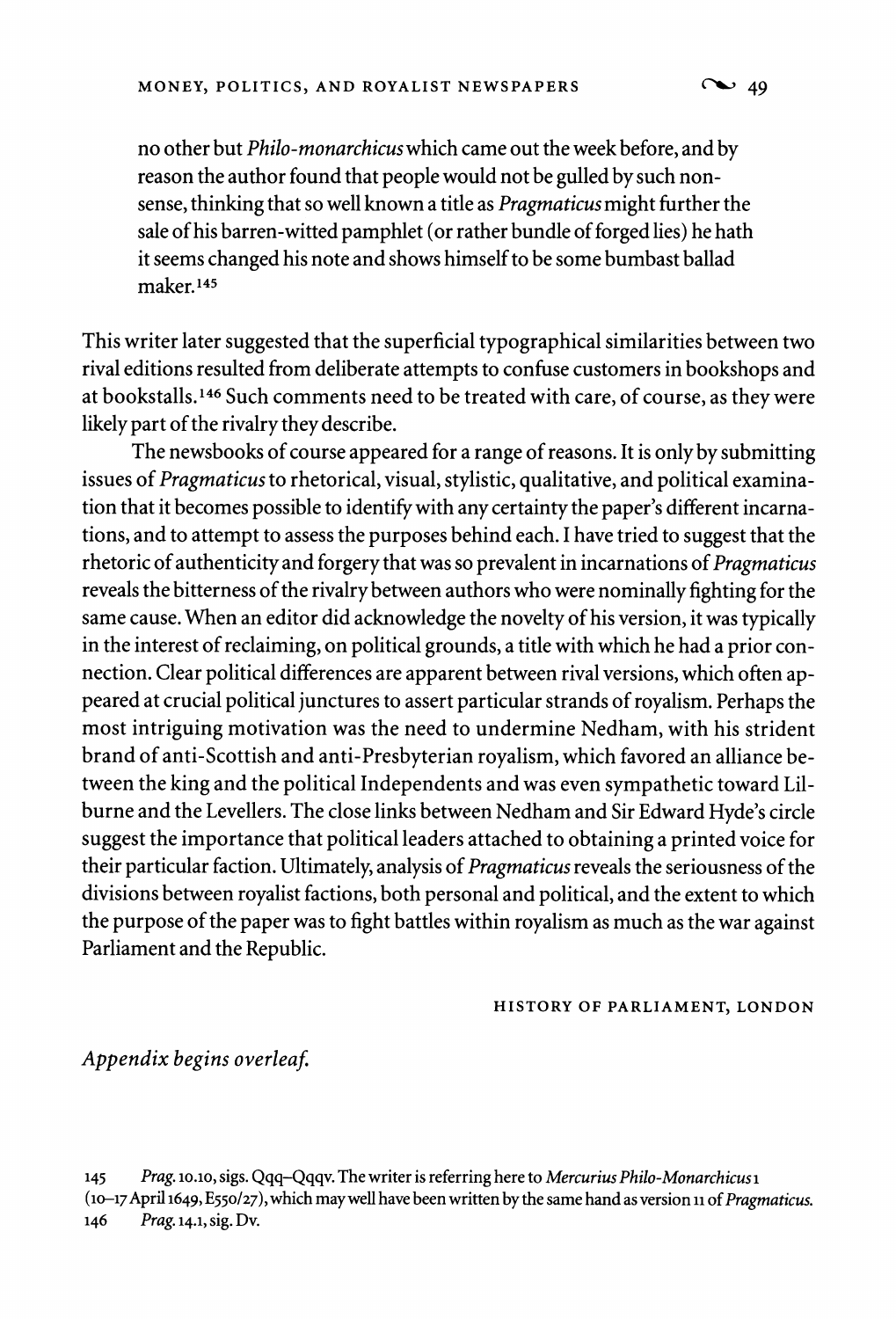# **C** Appendix

**References are from the Thomason Collection in the British Library, where available, and from C. Nelson and M. Seccombe, British Newspapers and Periodicals, 1641-1700 (New York, 1987). Some of the punctuation in the titles has not been retained.** 

**VERSION 1:** 

**Marchamont Nedham (with Samuel Sheppard, George Wharton,and John Cleveland?) 1.1 Mercurius Pragmaticvs Num. 1 (14-21 Sept. 1647) E407/39,369.101 1.2 Mercurius Pragmaticvs Num. 2 (21-28 Sept. 1647) E409/8,369.102A 1.3 Mercurius Pragmaticvs Num. 3 (28 Sept.-6 Oct. 1647) E410/4,369.103 1.4 Mercurius Pragmaticus Num. 4 (5-12 Oct. 1647) E410/19, 369.104 1.5 Mercvrivs Pragmaticus Num. 5 (12-19 Oct. 1647) E411/8,369.105 1.6 Mercvrivs Pragmaticus Num. 6 (19-26 Oct. 1647) E411/23,369.106 1.7 Mercvrivs Pragmaticus Num. 7 (26 Oct.-2 Nov. 1647) E412/16,369.107 1.8 Mercvrivs Pragmaticus Num. 8 (2-9 Nov. 1647) E413/8,369.108 1.9 Mercvrivs Pragmaticus Num. 9 (9-16 Nov. 1647) E414/15, 369.109A 1.10 Mercvsivs Pragmaticus Num. 10 (16-23 Nov. 1647) E416/26,369.110A 1.11 Mercvrivs PragmaticusNum. 11 (23-30 Nov. 1647) E417/20,369.1I1A 1.12 Mercvrivs Pragmaticus Num. 12 (30 Nov.-7 Dec. 1647) E419/12,369.112 1.13 Mercvrivs Pragmaticus Num. 13 (7-14 Dec. 1647) E419/22, 369.113 1.14 Mercvrivs Pragmaticus Num. 14 (14-21 Dec. 1647) E421/1,369.114 1.15 Mercvrivs Pragmaticus Num. 15 (21-28 Dec. 1647) E421/15,369.115 1.16 Mercvrivs PragmaticusNum. 16 (28 Dec.-4 Jan. 1648, E421/29,369.116 1.17 Mercurius Pragmaticvs Num. 17 (4-11 Jan. 1648)E422/17,369.117 1.18 Mercvrivs Pragmaticus Num. 18 (11-18 Jan. 1648) E423/2, 369.118A 1.19 Mercvrivs Pragmaticus Num. 19 (18-25 Jan. 1648) E423/21, 369.119 1.20 Mercvrivs Pragmaticus Num. 20 (25 Jan.-i Feb. 1648) E424/7, 369.120 1.21 Mercvrius Pragmaticus Numb. 21 (1-8 Feb. 1648) E426/6,369.121 1.22 Mercvrius Pragmaticus Numb. 22 (8-15 Feb. 1648) E427/7, 369.122 1.23 Mercvrivs Pragmaticus Num. 23 (15-22 Feb. 1648) E428/9,369.123 1.24 Mercvrivs PragmaticusNum. 24 (22-29 Feb. 1648) E429/12, 369.124 1.25 Mercurius Pragmaticvs Num. 25 (29 Feb.-7 Mar. 1648) E431/5,369.125 1.26 Mercurius Pragmaticvs Num. 26 (7-14 Mar. 1648) E432/3,369.126 1.27 Mercvrivs Pragmaticus Num. 27 (14-21 Mar. 1648) E433/4, 369.127 1.28 Mercvrivs Pragmaticus Num. 28 (21-28 Mar. 1648) E433/28,369.128 1.29 Mercvrivs Pragmaticus Num. 1 (28 Mar.-4 Apr. 1648) E434/17, 369.201 1.30 Mercvrivs Pragmaticus Num. 2 (4-11 Apr. 1648) E435/12,369.202 1.31 Mercurius Pragmaticvs Numb. 3 (11-18 Apr. 1648) E435/42, 369.203 1.32 Mercurius Pragmaticvs Numb. 4 (18-25 Apr. 1648) E437/4,369.204**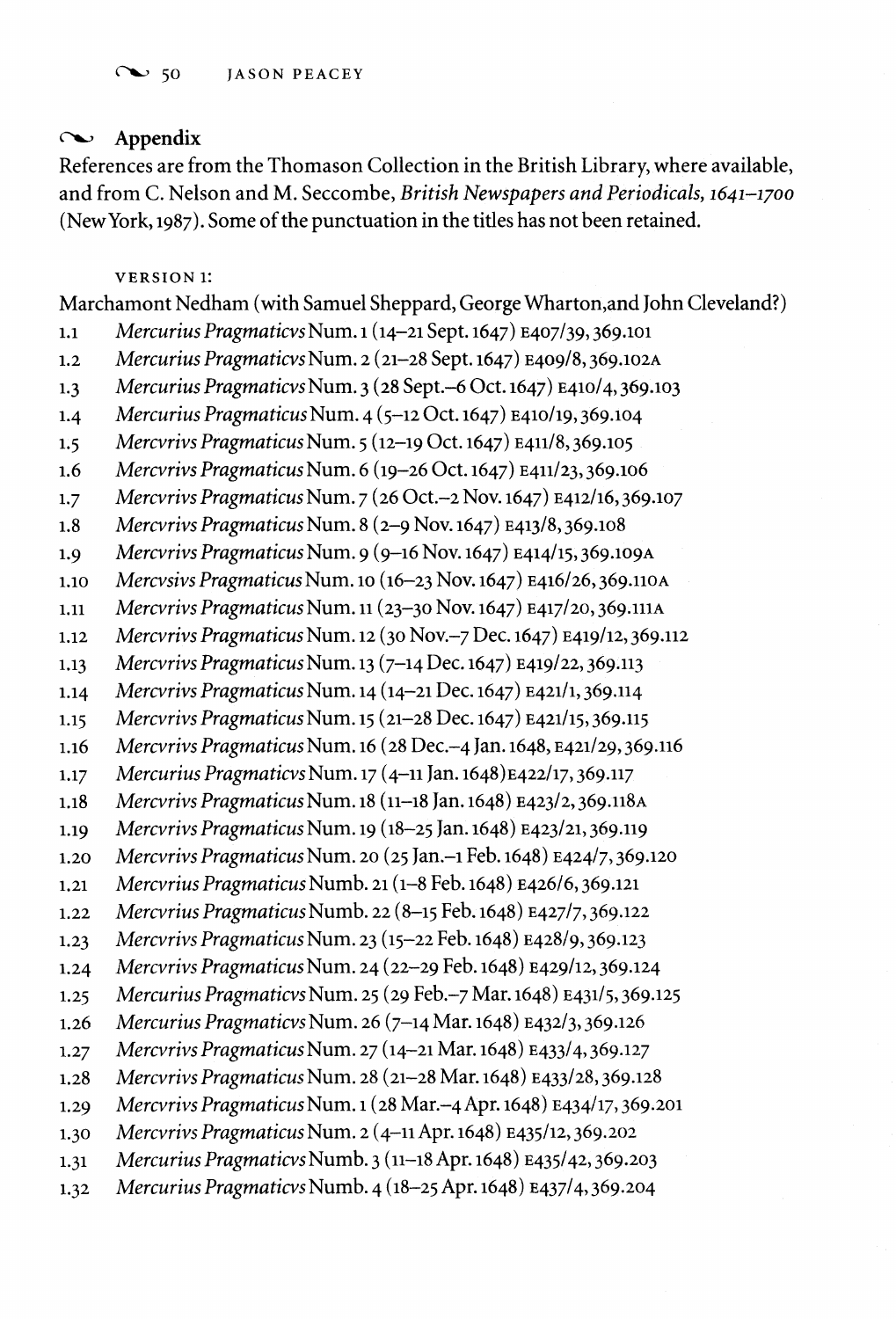**1.33 Mercurius Pragmaticvs Numb. 5 (25 Apr.-2 May 1648) E437/31, 369.205 1.34 Mercurius Pragmaticvs Numb. 6 (5-9 May 1648) E441/11, 369.206 1.35 Mercurius Pragmaticvs Numb. 7 (9-16 May 1648) E442/16,369.207A 1.36 Mercurius Pragmaticvs Numb. 8 (16-23 May 1648) E443/37,369.208 1.37 Mercurius Pragmaticvs Numb. 9 (23-30 May 1648) E445/21, 369.209 1.38 Mercurius Pragmaticvs Numb. <sup>10</sup>(30 May-6 June 1648) 369.210 1.39 Mercurius Pragmaticvs Numb. 11 (6-13 June 1648) E447/5,369.211 1.40 Mercurius Pragmaticvs Numb. 12 (13-20 June 1648) E448/17, 369.212 1.41 Mercurius Pragmaticvs Numb. 13 (20-27 June 1648) 369.213 1.42 Mercurius Pragmaticvs Numb. 14 (27 June-4 July 1648) E450/27,369.214 1.43 Mercurius Pragmaticvs Numb. 15 (4-11 July 1648) E451/42,369.215 1.44 Mercurius Pragmaticvs Numb. 16 (11-18 July 1648) E453/11, 369.216 1.45 Mercurius Pragmaticvs Numb. 17 (18-25 July 1648) E454/4, 369.217 1.46 Mercurius Pragmaticvs Numb. 18 (25 July-1Aug. 1648) E456/7,369.218 1.47 Mercurius Pragmaticvs Numb. 19 (1-8 Aug. 1648) E457/11, 369.219A 1.48 Mercurius Pragmaticvs Numb. 20 (8-15 Aug. 1648) E458/25,369.220A 1.49 Mercurius Pragmaticvs Numb. 21 (15-22 Aug. 1648) E460/21,369.221A 1.50 Mercurius Pragmaticvs Numb. 22 (22-29 Aug. 1648) E461/17, 369.222A 1.51 Mercurius Pragmaticvs Numb. 23 (29 Aug.-5 Sept. 1648) E462/8,369.223 1.52 Mercurius Pragmaticvs Numb. 24 (5-12 Sept. 1648) E462/34, 369.224 1.53 Mercurius Pragmaticvs Numb. 25 (12-19 Sept. 1648) E464/12, 369.225 1.54 Mercurius Pragmaticvs Numb. 26 (19-26 Sept. 1648) E464/45,369.226 1.55 Mercurius Pragmaticvs Numb. 27 (26 Sept.-3 Oct. 1648) E465/19,369.227 1.56 Mercurius Pragmaticvs Numb. 28 (3-10 Sept. 1648) E466/11, 369.228 1.57 Mercurius Pragmaticvs Numb. 29 (10-17 Oct. 1648) E467/38,369.229 1.58 Mercurius Pragmaticvs Numb. 30 (17-24 Oct. 1648) E468/37,369.230 1.59 Mercurius Pragmaticvs Numb. 31 (24-31 Oct. 1648) E469/10, 369.231 1.60 Mercurius Pragmaticvs Numb. 32/33 (31 Oct.-14 Nov. 1648) E470/33,369.232 1.61 Mercurius Pragmaticvs Numb. 34 (14-21 Nov. 1648) E473/7, 369.234 1.62 Mercurius Pragmaticvs Numb. 35 (21-28 Nov. 1648) E473/35,369.235 1.63 Mercurius Pragmaticvs Numb. 36/37 (5-12 Dec. 1648) E476/2, 369.236 1.64 Mercurius Pragmaticvs Numb. 38 (12-19 Dec. 1648) E476/35,369.238A 1.65 Mercurius Pragmaticvs Numb. 39 (19-26 Dec. 1648) E477/30,369.239 1.66 Mercurius Pragmaticus Nu. 40/41 (26 Dec. 1648-9 Jan. 1649) E537/20, 369.240B** 

**VERSION 2** 

**2.1 Mercurius Pragmaticvs Num. 2 (21-28 Sept. 1647) E409/5,369.102B**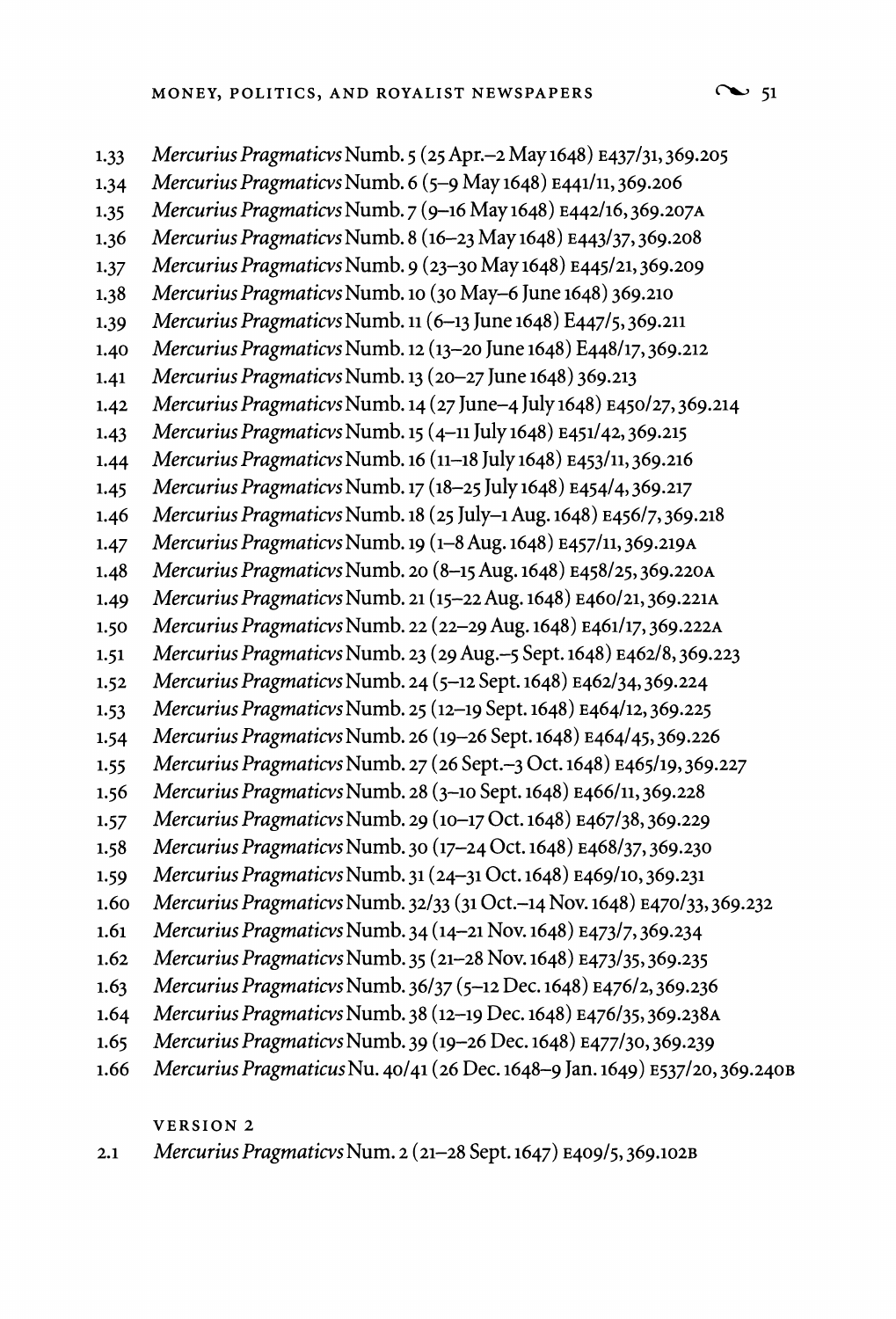**C'%- 52 JASON PEACEY** 

**VERSION 3** 

**VERSION 5** 

**VERSION 6** 

**VERSION 7** 

**VERSION 8** 

**VERSION 9 George Wharton?** 

**VERSION 10** 

**Samuel Sheppard?** 

- **3.1 Mercvrivs Pragmaticus Numb. 9 (9-i6 Nov. 1647) E414/16, 369/109B**
- 
- 
- 
- 
- 
- **3.2 Mercurius Pragmaticvs Num. 10 (16-22 Nov. 1647) E416/19, 369.110B**
- 
- 
- 
- 
- 
- 
- 
- 
- 
- 
- 
- 
- 
- 
- 
- 
- **3.3 Mercvrivs Pragmaticvs Num. 11 (23-30 Nov. 1647) E417/21, 369.111B**
- 

**4.1 Mercurius Pragmaticvs Num. 18 (11-18 Jan. 1648) E423/1, 369.118B** 

**5.1 Mercurius Pragmaticvs Numb. 7 (9-16 May 1648) E442/15, 369.207B** 

**6.1 Mercvrivs Pragmaticvs Numb. 19 (i-8 Aug. 1648) E457/12, 369.219B 6.2 Mercvrivs Pragmaticvs Numb. <sup>20</sup>(8-15 Aug. 1648) E458/24, 369.220B** 

**7.1 Mercurius Pragmaticus Numb. 23 (5-12 Sept. 1648) E462/33, 369.224B** 

**9.1 Mercvrivs Pragmaticus Numb. 40 (26 Dec. 1648-9 Jan. 1649) 369.240A 9.2 Mercvrivs Pragmaticus Numb. 41 (9-16 Jan. 1649) E538118, 369.241 9.3 Mercvrivs Pragmaticus Numb. 42(16-30 jan.1649) E540/15, 369.242 9.4 Mercvrivs Pragmaticus Numb. 43 (30 Jan.-6 Feb. 1649) 369.243 9.5 Mercvrivs Pragmaticus Numb. 44 (6-13 Feb. 1649) 369.244** 

**9.6 Mercvrivs Pragmaticus Numb. 45 (13-20 Feb. 1649) E544/9, 369.245 9.7 Mercvrivs Pragmaticus Numb. 46 (20-27 Feb. 1649) E545/16, 369.246A** 

**10.1 Mercvrius Pragmaticvs Numb. 43 (20-27 Feb. 1649) E545/15, 369.246B 10.2 Mercvrius Pragmaticvs Numb. 44 (27 Feb.-5 Mar. 1649) E546/4, 369.246c 10.3 Mercvrius Pragmaticvs Numb. 45 (6-13 Mar. 1649) E546/18, 369.246D 10.4 Mercurius Pragmaticus Numb. 46 (13-20 Mar. 1649) E54813, 369.246E** 

**6.3 Mercurius Pragmaticvs Numb. 21 (15-22 Aug. 1648) 369.221B 6.4 Mercurius Pragmaticvs Numb. 22 (22-29 Aug. 1648) 369.222B** 

**8.1 Mercurius Pragmaticvs Numb. 38 (12-19 Dec. 1648) 369.238B 8.2 Mercurius Pragmaticvs Numb. 39 (19-26 Dec. 1648) 369.239B** 

- 
- 
- 
- 
- **VERSION 4**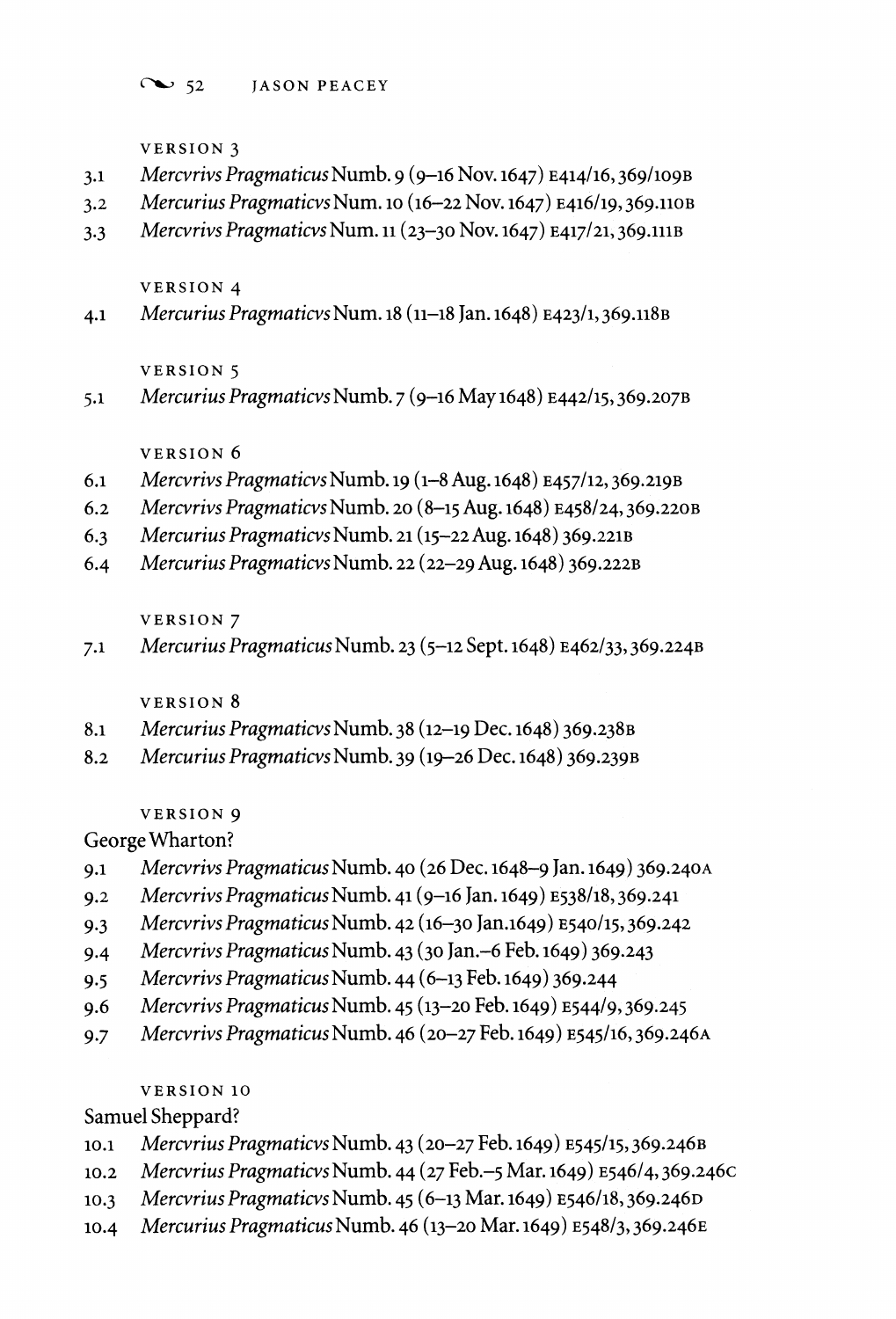- **10.5 Mercurius Pragmaticus Numb. 47 (20-27 Mar. 1649) E548/22, 369.247**
- **10.6 Mercurius Pragmaticvs Numb. 48 (27 Mar.-3 Apr. 1649) E549/13,369.248**
- **10.7 Mercurius Pragmaticvs Numb. 49 (3-1o Apr. 1649) E550/13,369.249**
- **10.8 Mercurius Pragmaticvs Numb. 50 (10-17 Apr. 1649) E550/32,369.250**
- **10.9 Mercurius Pragmaticvs Numb. 51 (17-24 Apr. 1649) E551/19,369.251A**
- **10.10 Mercurius Pragmaticvs Numb. 52 (24 Apr.-i May 1649) E552/16,369.252A**
- **10.11 Mercurius Pragmaticvs Numb. 53 (1-8 May 1649) E554/17, 369.253**

### **VERSION 11**

**11.1 Mercurius Pragmaticvs Num [ ] (17-24 Apr. 1649) E551/12,369.251B** 

**VERSION 12** 

**12.1 Mercurius Pragmaticvs Num [ ] (23-30 Apr. 1649) E552/12, 369.252B** 

# **VERSION 13**

# **Marchamont Nedham**

- **13.1 MercuriusPragmaticus (For King Charles II) 2 pars Num. 1 (17-24Apr. 1649) E551/15,370.01**
- **13.2 Mercurius Pragmaticus (For King Charles II) 2 pars Num. 2 (24 Apr.-i May 1649) E552/15,370.02**
- **13.3 Mercurius Pragmaticus (ForKing Charls II) 2 pars Num. 3 (1-8 May 1649) E554/12,370.03**
- **13.4 Mercurius Pragmaticus (For King Charls II) 2 pars Num. 4 (8-15 May 1649) E555/14,370.04B**
- **13.5 Mercurius Pragmaticus For King Charls II Pars 2 Numb. 5 (15-22 May 1649) E556/5,370.05B**
- **13.6 Mercurius Pragmaticus For King Charls II Pars 2 Numb. 6 (22-29 May 1649) E556/30,370.06B**
- 13.7 Mercurius Pragmaticus For King Charls II Pars 2 Numb. 7 (29 May-5 June 1649) **E558/20,370.07B**
- **13.8 Mercurius Pragmaticus (For King Charls II) 2 pars Num. 8 (5-12 June 1649) E559/14,370.08B**
- **13.9 Mercurius Pragmaticus For King Charls ii Pars 2 Numb. 9 (12-19 June 1649) E560/19,370.09B**
- **13.10 Mercurius Pragmaticus (For King Charls II) 2 pars Num. 10 (19-26 June 1649) E561/16,370.1OB**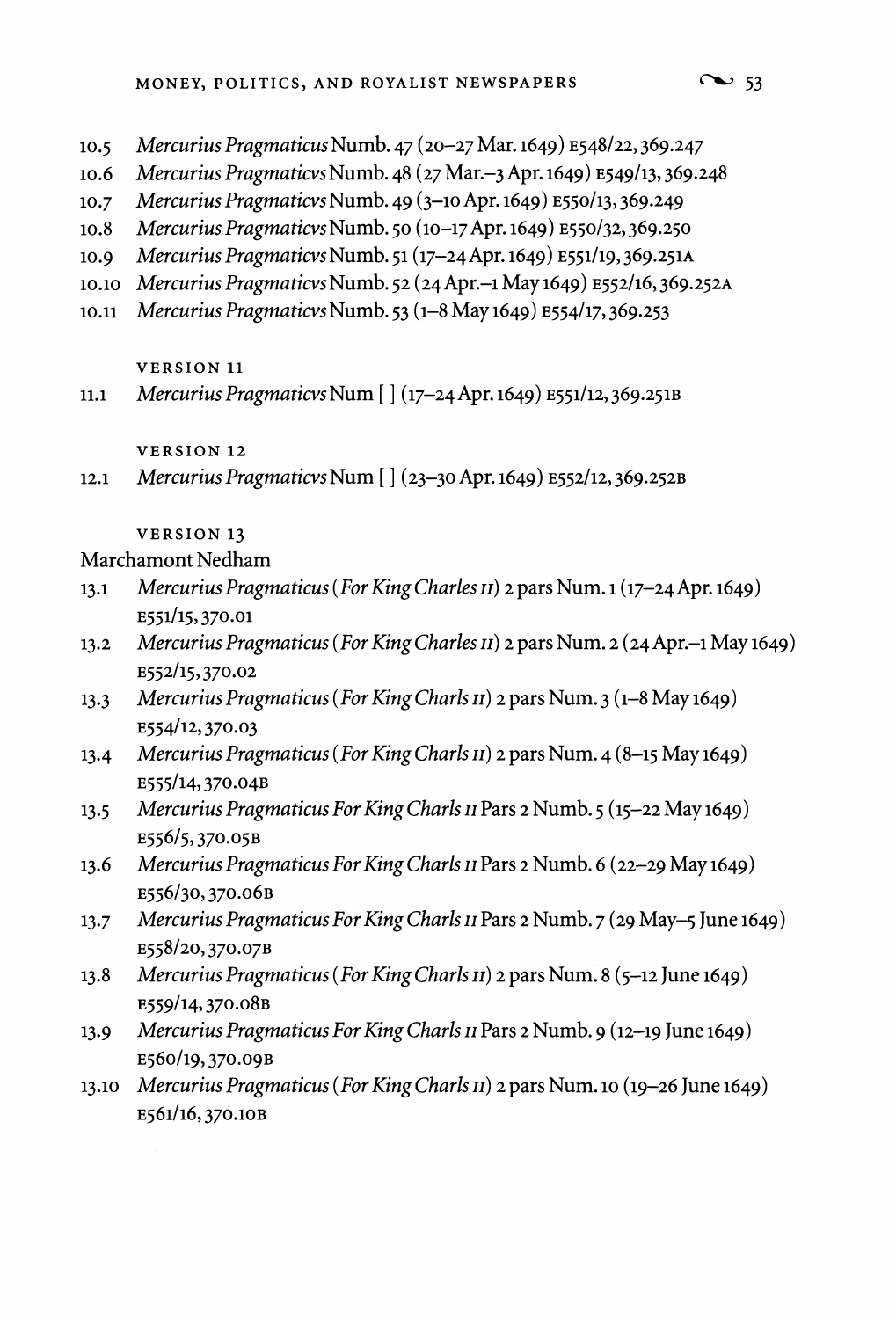$\sim$  54 JASON PEACEY

**VERSION 14:** 

**Samuel Sheppard? Continuation of version 1o.** 

- **14.1 Mercurius Pragmaticus (For King Charles I) 2 pars Num. 4 (8-15 May 1649) E55/13, 370.04A**
- **14.2 Mercurius Pragmaticus (For King Charles 11) 2 pars Num. 5 (15-22 May 1649) E556/4, 370.05A**
- **14.3 Mercurius Pragmaticus (For King Charls II) 2 pars Num. 6 (22-29 May 1649) E556/25,370.o6A**
- **14.4 Mercurius Pragmaticus (For King Charls II) Part 2 Numb. 7 (29 May-5 June 1649) E558/18,370.07A**
- **14.5 MercuriusPragmaticus (ForKing Charls I) Part 2 Nu. 8 (5-12 June 1649) E559/13,370.O8A**
- **14.6 Mercurius Pragmaticus (For King Charls II) Pars 2 Nu. 9 (12-19 June 1649) E560/20,370.09A**
- **14.7 Mercurius Pragmaticus (For King Charls II) Part 2 Nu. lo (19-26 June 1649) E561/17,370.1OA**
- **14.8 Mercurius Pragmaticus (For King Charls 1) Part 2 Nu. 11 (26 June-3 July 1649) E562/21, 370.11**
- **14.9 Mercurius Pragmaticus (For King Charls II) Part 2 Nu. 12 (3-10 July 1649) E563/12,370.12A**
- **14.10 Mercurius Pragmaticus (For King Charls II) Part 2 Nu. 13 (10-17 July 1649) E565/9,370.13**
- **14.11 Mercurius Pragmaticus (For King Charls 11) Part 2 Nu. 14 (17-24 July 1649) E565/21,370.14A**
- **14.12 Mercurius Pragmaticus (For King Charls i) Part 2 Nu. 15 (24-31 July 1649) E566/15,370.15**
- **14.13 Mercurius Pragmaticus (For King Charls II) Part 2 Nu. 16 (31 July-7 Aug. 1649) E568/7,370/16**
- **14.14 Mercurius Pragmaticus (For King Charls II) Part 2 Nu. 17 (7-14 Aug. 1649) E569/7,370.17**
- **14.15 Mercurius Pragmaticus (For King Charls II) Part 2 Nu. 18 (14-21 Aug. 1649) E571/8,370.18**
- **14.16 Mercurius Pragmaticus (ForKing Charls I) Part 2 Nu. 19 (21-28 Aug. 1649) E571/30, 370.19**
- **14.17 Mercurius Pragmaticus (ForKing Charls II) Part 2 Nu. 20 (28 Aug.-4 Sept. 1649) E572/18,370.20**
- **14.18 Mercurius Pragmaticus (For King Charls ii) Part 2 Nu. 21 (4-11 Sept. 1649) E573/9,370.21**
- **14.19 Mercurius Pragmaticus (For King Charls II) Part 2 Nu. 22 (11-18 Sept. 1649) E574/1, 370.22**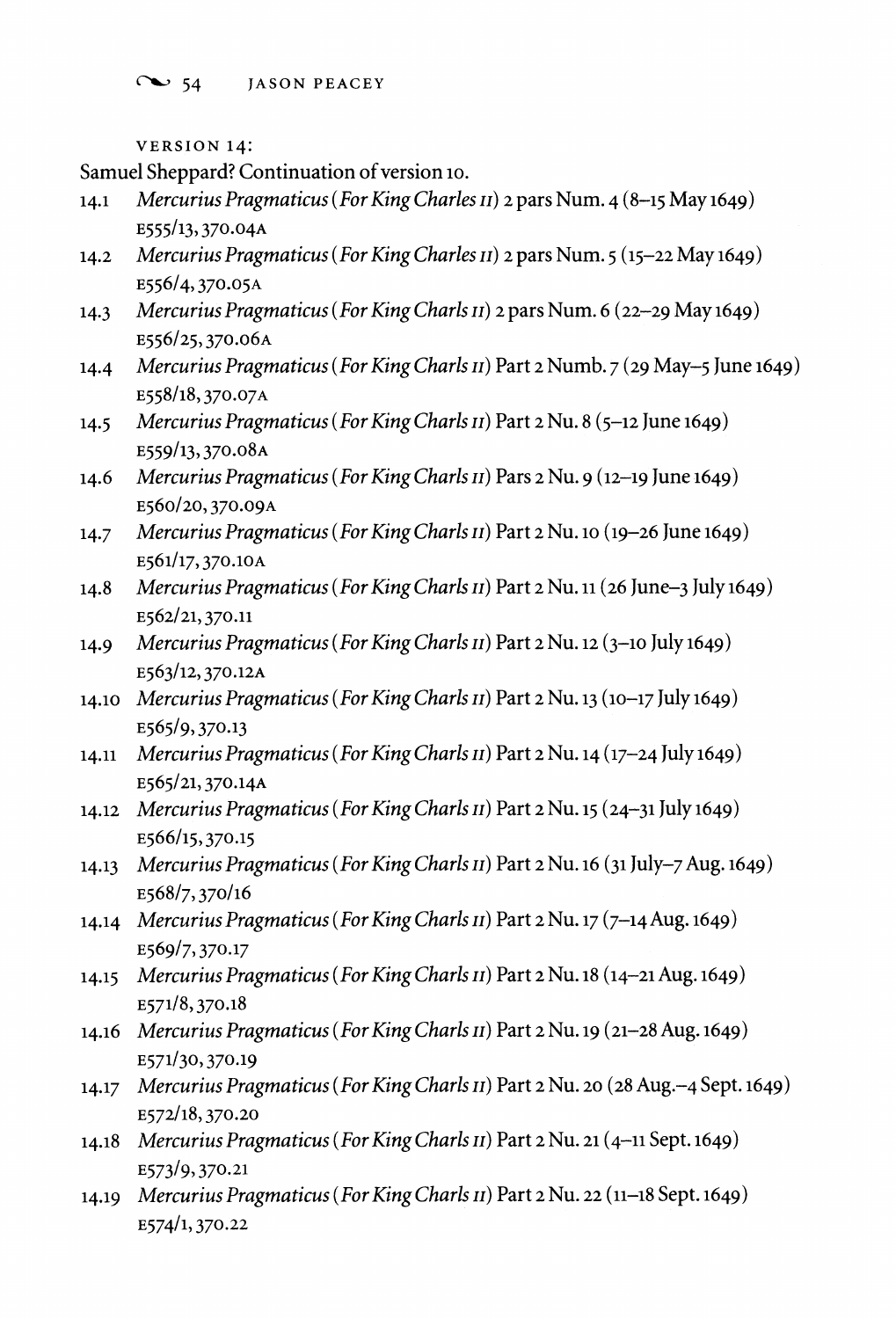- $\sim$  55
- **14.20 Mercurius Pragmaticus (ForKingCharls I) Part 2 Nu. 23 (18-25 Sept. 1649) E574/21,370.23**
- **14.21 Mercurius Pragmaticus (For King Charls II) Part 2 Nu. 24 (25 Sept.-2 Oct. 1649) E575/3,370.24**
- **14.22 Mercurius Pragmaticus (For King Charls II) Part 2 Nu. 25 (9-16 Oct. 1649) E575/20,370.25**
- **14.23 Mercurius Pragmaticus (For King Charls ii) Part 2 Nu. 26 (16-23 Oct. 1649) E575/28,370.26**
- **14.24 Mercurius Pragmaticus (For King Charls II) Part 2 Nu. 27 (23-30 Oct. 1649) E575/40,370.27**
- **14.25 Mercurius Pragmaticus (For King Charls ii) Part 2 Nu. 28 (30 Oct.-6 Nov. 1649) E578/4,370.28**
- **14.26 Mercurius Pragmaticus (For King Charls ii) Part 2 Nu. 29 (13-20 Nov. 1649) 370.29**
- **14.27 Mercurius Pragmaticus (For King Charls II) Part 2 Nu. 30 (20-27 Nov. 1649) 370.30**
- **14.28 Mercurius Pragmaticus (For King Charls II) Part 2 Nu. 31 (27 Nov.-4 Dec. 1649) E584/10,370.31**
- **14.29 Mercurius Pragmaticus (ForKing Charls ii) Part 2 Nu. 32 (4-11 Dec. 1649) lost?**
- **14.30 Mercurius Pragmaticus (For King Charls II) Part 2 Nu. 33 (11-18 Dec. 1649) E585/3,370.33**
- **14.31 Mercurius Pragmaticus (For King Charls II) Part 2 Nu. 34 (18-25 Dec. 1649) 370.34**
- **14.32 Mercurius Pragmaticus (For King Charls ii) Part 2 Nu. 35 (25 Dec. 1649-1 Jan. 1650) E587/8,370.35**
- **14.33 Mercurius Pragmaticus (For King Charls ii) Part 2 Nu. 36 (1-8 Jan. 1650) E589/5,370.36**
- **14.34 Mercurius Pragmaticus (For King Charls ii) Part 2 Nu. 37 (8-15 Jan. 1650) E589/12,370.37**
- **14.35 Mercurius Pragmaticus (For King Charls II) Part 2 Nu. 38 (15-22 Jan. 1650) 370.38**
- **14.36 Mercurius Pragmaticus (For King Charls II) Part 2 Nu. 39 (22-29 Jan. 1650) E590/6,370.39**
- **14.37 Mercurius Pragmaticus (For King Charls II) Part 2 Nu. 40 (29 Jan.-5 Feb. 1650) 370.40**
- **14.38 Mercurius Pragmaticus (For King Charls II) Part 2 Nu. 41 (5-12 Feb. 1650) E592/12,370.41**
- **14.39 Mercurius Pragmaticus (For King Charls II) Part 2 Nu. 42 (12-19 Feb. 1650) E593/15,370.42**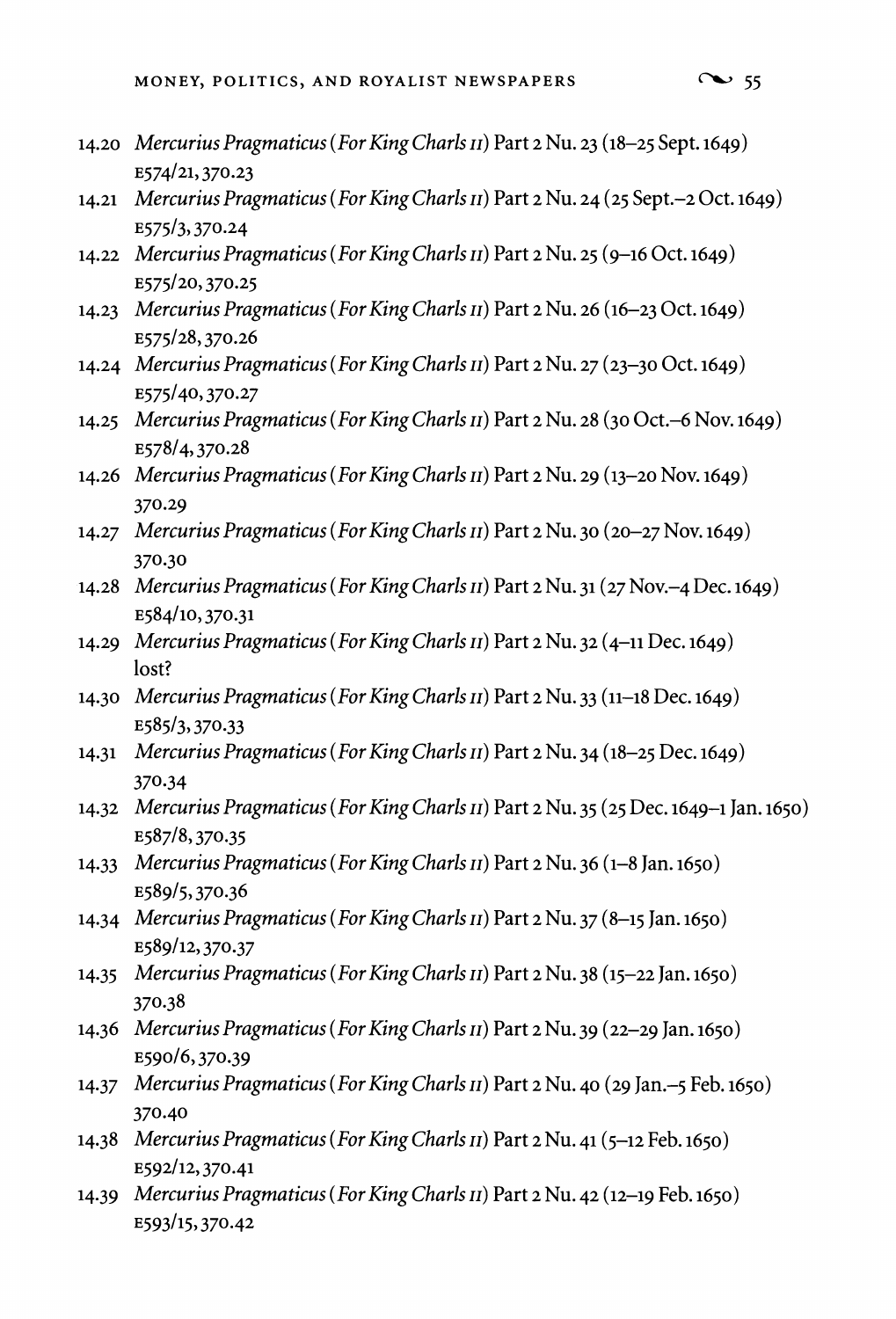**- 56 JASON PEACEY** 

- **14.40 Mercurius Pragmaticus (For King Charls II) Part 2 Nu. 43 (19-26 Feb. 1650) E594/7, 370.43**
- **14.41 Mercurius Pragmaticus (For King Charls ii) Part 2 Nu. 44 (26 Feb.-5 Mar. 1650) E594/17,370.44**
- **14.42 Mercurius Pragmaticus (For King Charls ii) Part 2 Nu. 45 (5-12 Mar. 1650) E594/24,370.45**
- **14.43 Mercurius Pragmaticus (For KingCharls iI) Part 2 Nu. 46 (12-19 Mar. 1650) E595/8,370.46**
- **14.44 Mercurius Pragmaticus (For King Charls n) Part 2 Nu. 47 (19-26 Mar. 1650) E596/12,370.47**
- **14.45 Mercurius Pragmaticus (For King Charls II) Part 2 Nu. 48 (2-9 Apr. 1650) E597/15,370.48**
- **14.46 Mercurius Pragmaticus (For King Charls ii) Part 2 Nu. 49 (9-16 Apr. 1650) E598/5,370.49**
- **14.47 Mercurius Pragmaticus (For King Charls II) Part 2 Nu. 50 (16-23 Apr. 1650) E598/15,370.50**
- **14.48 Mercurius Pragmaticus (For King Charls i) Part 2 Nu. 51 (23-30 Apr. 1650) E599/5,370.51**
- **14.49 Mercurius Pragmaticus (For King Charls II) Part 2 Nu. 52 (30 Apr.-7 May 1650) E600/6,370.52**
- **14.50 Mercurius Pragmaticus (For King Charls II) Part 2 Nu. 53 (7-14 May 1650) E601/2, 370.53**
- **14.51 Mercurius Pragmaticus (For King Charls II) Part 2 Nu. 54 (14-21 May 1650) E601/10, 370.54**
- **14.52 Mercurius Pragmaticus (For King Charls II) Part 2 Nu. 55 (21-28 May 1650) E602/15,370.55**

**VERSION 15** 

**15.1 Mercurius Pragmaticus For King Charls I Pars 2 Numb. 12 (3-10 July 1649) 370.12B** 

**VERSION 16** 

**16.1 Mercurius Pragmaticus For King Charls ii Pars 2 Numb 14 (17-24 July 1649) 370.14B** 

**VERSION 17** 

- **17.1 Mercurius Pragmaticus For King Charls n Numb. 1 (10-17 Sept. 1649) E573/25,371.1**
- **17.2 Mercurius Pragmaticus For King Charls II Numb. 2 (17-24 Sept. 1649) E574/20,371.2**